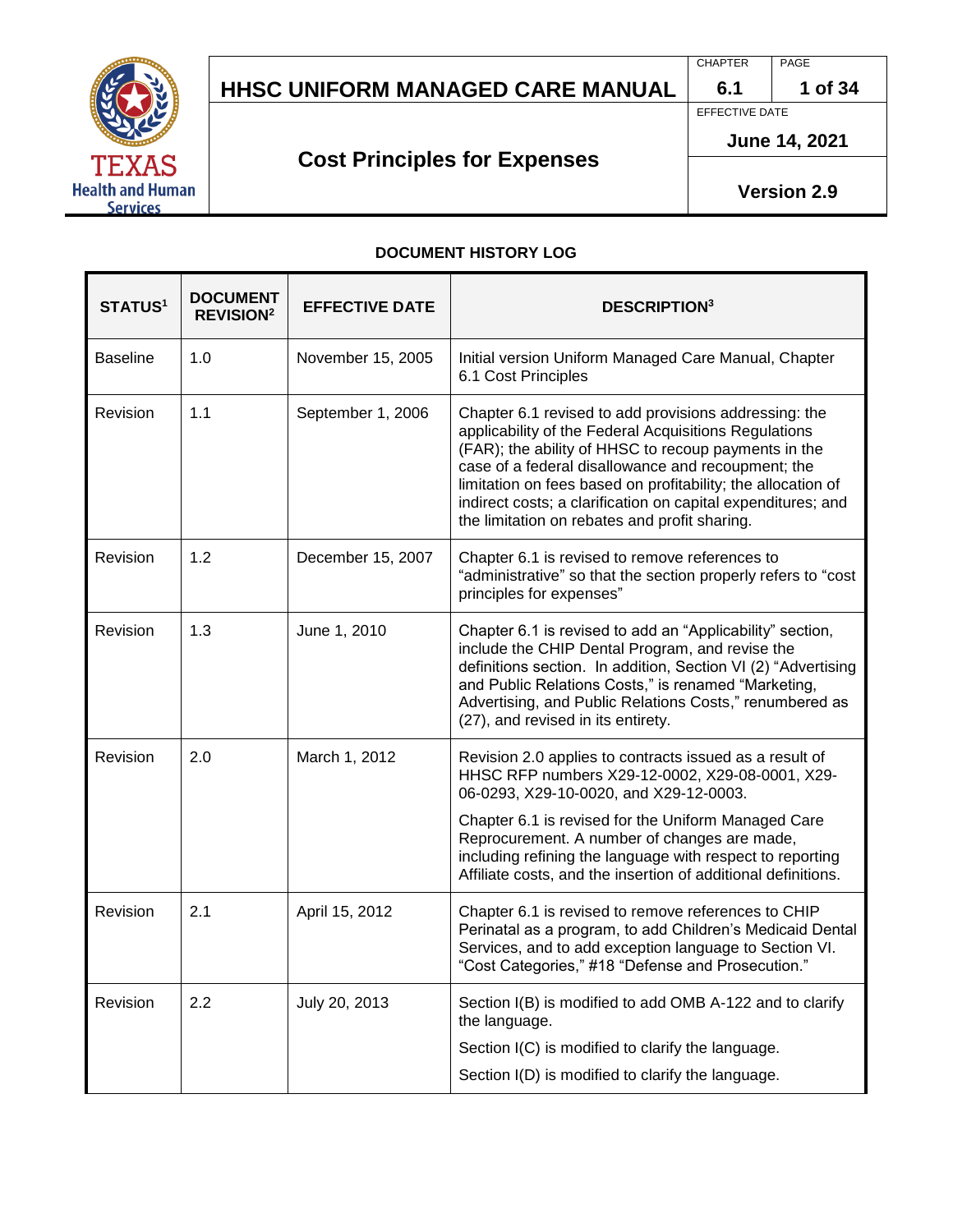

## **HHSC Uniform Managed Care MANUAL HHSC UNIFORM MANAGED CARE MANUAL 6.1 2 of 34**

# **Cost Principles for Expenses**

CHAPTER PAGE EFFECTIVE DATE

**June 14, 2021**

**Version 2.9**

| <b>STATUS1</b> | <b>DOCUMENT</b><br><b>REVISION<sup>2</sup></b> | <b>EFFECTIVE DATE</b> | <b>DESCRIPTION</b> <sup>3</sup>                                                                                                                                                                      |  |
|----------------|------------------------------------------------|-----------------------|------------------------------------------------------------------------------------------------------------------------------------------------------------------------------------------------------|--|
|                |                                                |                       | Section I(D)(3) is modified to clarify that HHSC approval<br>of use of Comparable Unaffiliated Sales exception does<br>not exempt the approach from audit.                                           |  |
|                |                                                |                       | Section II is modified to reorder the definitions in<br>alphabetical order and to update the definitions for<br>"Allowable Expenses", "Directly Associated Cost", and<br>"Experience Rebate."        |  |
|                |                                                |                       | Section VI is modified to clarify the language.                                                                                                                                                      |  |
|                |                                                |                       | Section VI(4) is modified to clarify that advisory council<br>costs are generally unallowable and any exceptions<br>would require advance review by HHSC and be subject to<br>audit.                 |  |
|                |                                                |                       | Section VI(8) is modified to clarify that bad debts are<br>unallowable.                                                                                                                              |  |
|                |                                                |                       | Section $VI(14)(g)(3)$ is modified to clarify that abnormal or<br>mass severance pay is generally unallowable and any<br>exceptions would require advance review by HHSC and<br>be subject to audit. |  |
|                |                                                |                       | Section $VI(14)(h)(4)$ is modified to clarify that a substitute<br>system would require advance review by HHSC and be<br>subject to audit.                                                           |  |
|                |                                                |                       | Section $VI(14)(h)(6)$ is modified to clarify that a substitute<br>system would require advance review by HHSC and be<br>subject to audit.                                                           |  |
|                |                                                |                       | Section VI(14)(i)(1) is modified to clarify language<br>pertaining to "Employee Bonuses or Incentive Payments."                                                                                      |  |
|                |                                                |                       | Section VI(28) is modified to clarify that costs of<br>insurance are subject to audit.                                                                                                               |  |
|                |                                                |                       | Section VI(34)(d) is modified to clarify that membership<br>costs for civic and community social organizations are<br>unallowable.                                                                   |  |
|                |                                                |                       | Section VI(42) is modified to clarify that retrocession<br>agreements are subject to audit.                                                                                                          |  |
|                |                                                |                       | Section VI(47)(b) is modified to clarify that travel costs<br>would require advance review by HHSC and be subject to<br>audit.                                                                       |  |
|                |                                                |                       | Section VII is modified to clarify the language.                                                                                                                                                     |  |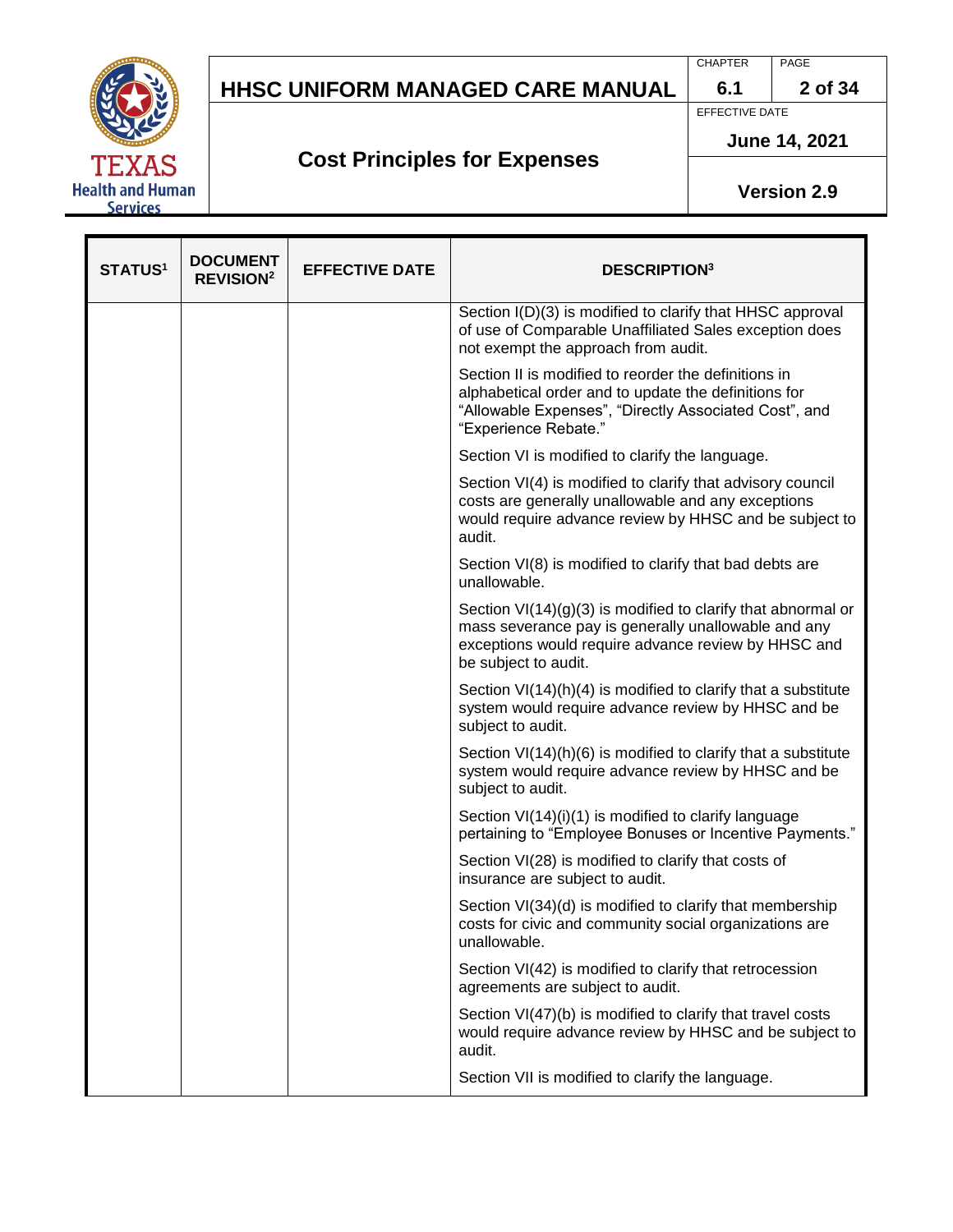

## **HHSC Uniform Managed Care MANUAL HHSC UNIFORM MANAGED CARE MANUAL 6.1 3 of 34**

# **Cost Principles for Expenses**

CHAPTER PAGE EFFECTIVE DATE

**June 14, 2021**

**Version 2.9**

| <b>STATUS1</b> | <b>DOCUMENT</b><br><b>REVISION<sup>2</sup></b> | <b>EFFECTIVE DATE</b> | <b>DESCRIPTION3</b>                                                                                                                                                                                                                                   |  |  |
|----------------|------------------------------------------------|-----------------------|-------------------------------------------------------------------------------------------------------------------------------------------------------------------------------------------------------------------------------------------------------|--|--|
| Revision       | 2.3                                            | September 5, 2014     | Revision 2.3 applies to contracts issued as a result of<br>HHSC RFP numbers X29-06-0293, X29-08-0001, X29-<br>10-0020, X29-12-0002, X29-12-0003, and X29-13-0042.                                                                                     |  |  |
|                |                                                |                       | Section I(B) is modified to delete the references to OMB<br>Circular A-122 and replace it with 2 C.F.R. Part 200,<br>Uniform Administrative Requirements, Cost Principles,<br>and Audit Requirements for Federal Awards                               |  |  |
|                |                                                |                       | Section I(D) is modified to delete the references to OMB<br>Circular A-122 and replace it with 2 C.F.R. Part 200                                                                                                                                      |  |  |
|                |                                                |                       | Section I(D)(5) is modified to change the "true-up" due<br>date and to require written approval for any exceptions.                                                                                                                                   |  |  |
|                |                                                |                       | Section VI(12) is modified to delete the references to<br>OMB Circular A-122 and replace it with 2 C.F.R. Part 200                                                                                                                                    |  |  |
|                |                                                |                       | Section VI(32)(d)(6) is modified to delete the references<br>to OMB Circular A-122 and replace it with 2 C.F.R. Part<br>200                                                                                                                           |  |  |
| Revision       | 2.4                                            | October 15, 2014      | Revision 2.4 applies to contracts issued as a result of<br>HHSC RFP numbers X29-06-0293, X29-08-0001, X29-<br>10-0020, X29-12-0002, X29-12-0003, and X29-13-0042;<br>and to Medicare-Medicaid Plans (MMPs) in the Dual<br>Demonstration.              |  |  |
|                |                                                |                       | "Applicability of Chapter 6.1" is modified to add the<br>Medicare-Medicaid Dual Demonstration.                                                                                                                                                        |  |  |
| Revision       | 2.5                                            | November 1, 2016      | Revision 2.4 applies to contracts issued as a result of<br>HHSC RFP numbers X29-08-0001, X29-10-0020, X29-<br>12-0002, X29-12-0003, X29-13-0042, X29-13-0071, and<br>X29-15-0001; and to Medicare-Medicaid Plans (MMPs) in<br>the Dual Demonstration. |  |  |
|                |                                                |                       | "Applicability of Chapter 6.1" is modified to add the STAR<br>Kids Program.                                                                                                                                                                           |  |  |
|                |                                                |                       | Section I. A. "Introduction" is modified to add the STAR<br>Kids Program.                                                                                                                                                                             |  |  |
|                |                                                |                       | Section VIII. "Quality Improvement Costs" is added.                                                                                                                                                                                                   |  |  |
| Revision       | 2.6                                            | May 15, 2018          | Section I.A. is modified to include text that was formerly in<br>the Definitions section and to include clarification that<br>certain types of expenses are subject to allowability rules.                                                            |  |  |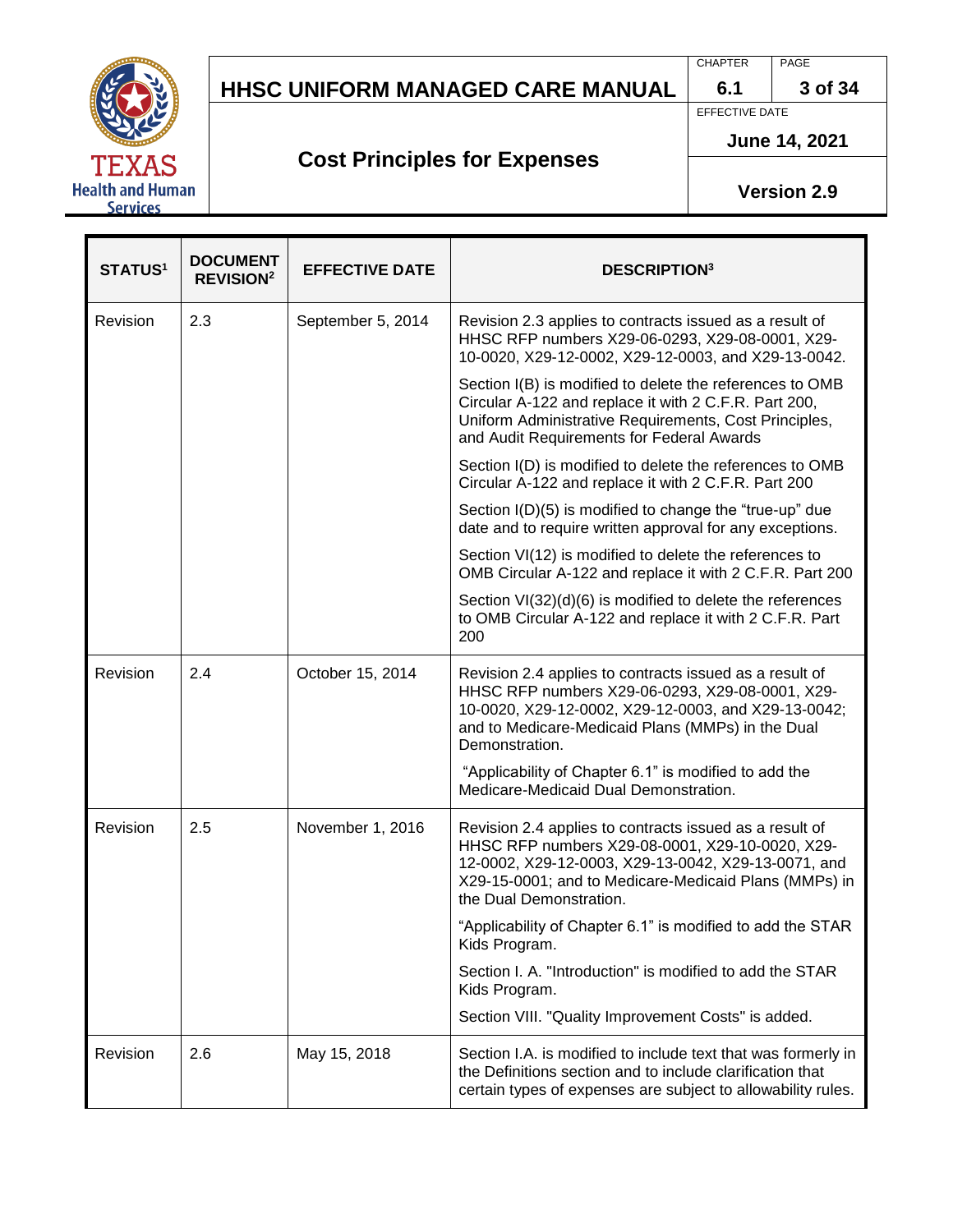

### **HHSC Uniform Managed Care MANUAL HHSC UNIFORM MANAGED CARE MANUAL 6.1 4 of 34**

### **Cost Principles for Expenses**

CHAPTER PAGE

EFFECTIVE DATE

**June 14, 2021**

**Version 2.9**

| <b>STATUS1</b> | <b>DOCUMENT</b><br><b>REVISION<sup>2</sup></b> | <b>EFFECTIVE DATE</b> | <b>DESCRIPTION3</b>                                                                                                                                                                                                                                                                                                                                                                                                                                   |  |  |
|----------------|------------------------------------------------|-----------------------|-------------------------------------------------------------------------------------------------------------------------------------------------------------------------------------------------------------------------------------------------------------------------------------------------------------------------------------------------------------------------------------------------------------------------------------------------------|--|--|
|                |                                                |                       | Section I.B. Clarifies the relevance of the FAR with<br>respect to this contract.                                                                                                                                                                                                                                                                                                                                                                     |  |  |
|                |                                                |                       | Section I.D. Contains extensive clarification of the rules,<br>definitions, exceptions and processes around Affiliate<br>transactions and Affiliate cost reporting.                                                                                                                                                                                                                                                                                   |  |  |
|                |                                                |                       | Section II. Provides clarity around definitions, including:<br>Allocable cost; Allowable expense; Fair Market Value.                                                                                                                                                                                                                                                                                                                                  |  |  |
|                |                                                |                       | Section IV. Adds reference to Quality Improvement Costs<br>and eliminates reference to fees based on profitability.                                                                                                                                                                                                                                                                                                                                   |  |  |
|                |                                                |                       | Section V. Clarifies rules around allocation<br>methodologies.                                                                                                                                                                                                                                                                                                                                                                                        |  |  |
|                |                                                |                       | Section VI. Updates reference to Affiliate cost reporting<br>rules and updates definitions of Audit Services and<br>Compensation. Clarifies the FAR citation for total<br>compensation. Updates the support requirements for<br>salaries and wages. Clarifies the allowability of employee<br>incentive payments. Provides direction for reporting pre-<br>implementation costs. Clarifies the allowability of the<br>Health Insurance Providers Fee. |  |  |
| Revision       | 2.7                                            | May 29, 2019          | Section VI "Cost Categories" is modified to clarify the<br>compensation cap requirement and provides external<br>references.                                                                                                                                                                                                                                                                                                                          |  |  |
| Revision       | 2.8                                            | January 22, 2021      | Chapter 6.1 continues to apply to the Dental Services<br>Contract. The new Dental Services Contract HHSC RFP<br>number is HHS0002879.                                                                                                                                                                                                                                                                                                                 |  |  |
|                |                                                |                       | Section I.E.5 is modified to update the reporting<br>requirement for an administrative expense assessment<br>"true-up."                                                                                                                                                                                                                                                                                                                               |  |  |
|                |                                                |                       | Section VI.14.i is modified to update the submission<br>timeframe and to clarify that the sum of the total<br>compensation, which includes the bonus and/or<br>employee incentive payments, is subject to the employee<br>compensation limits.                                                                                                                                                                                                        |  |  |
| Revision       | 2.8.1                                          | February 22, 2021     | Accessibility approved version.                                                                                                                                                                                                                                                                                                                                                                                                                       |  |  |
| Revision       | 2.9                                            | June 14, 2021         | Adds "transportation expenses" to I. General A.<br>Introduction                                                                                                                                                                                                                                                                                                                                                                                       |  |  |

**<sup>1</sup>** Status should be represented as "Baseline" for initial issuances, "Revision" for changes to the Baseline version, and "Cancellation" for withdrawn versions.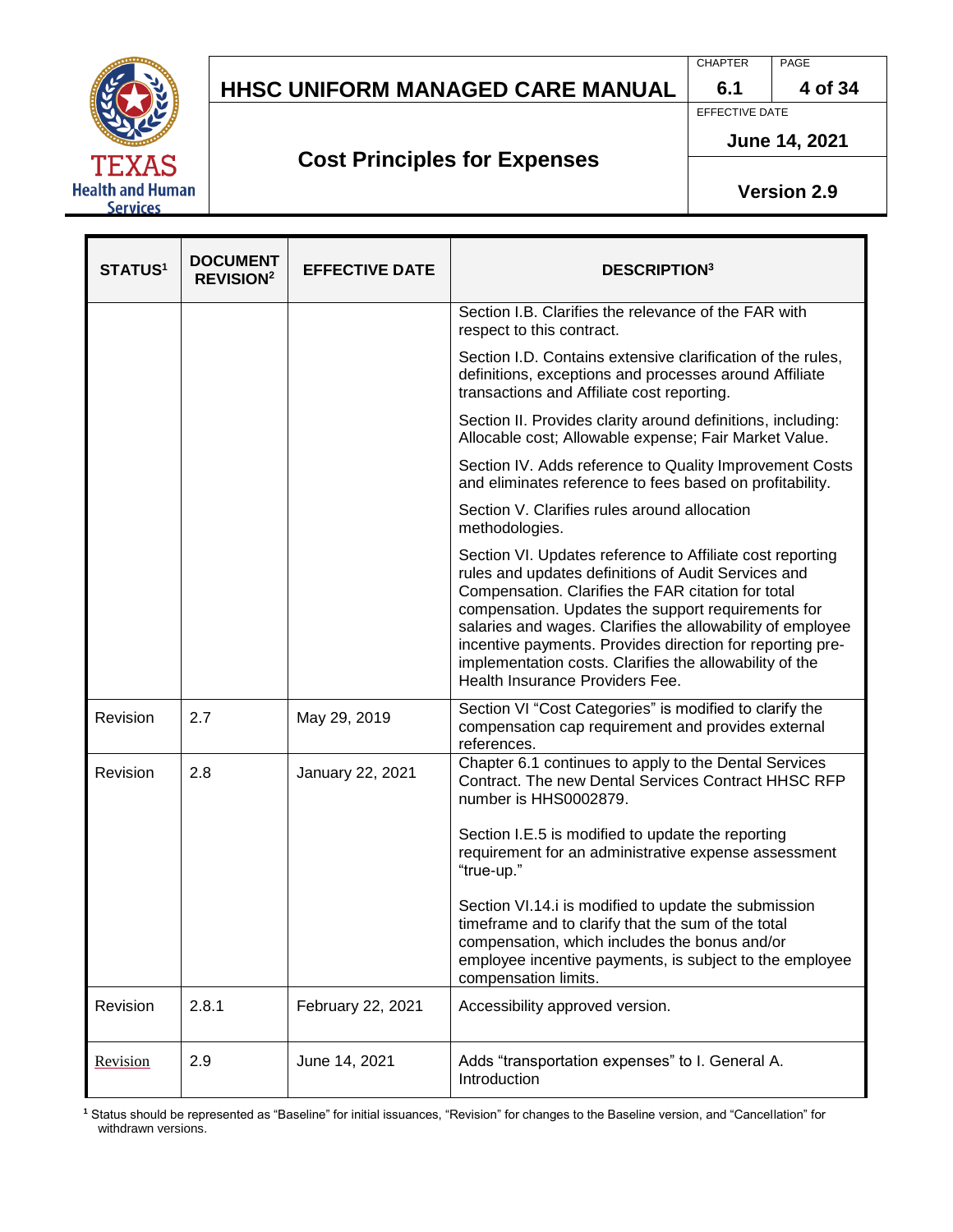

<sup>2</sup> Revisions should be numbered according to the version of the issuance and sequential numbering of the revision—e.g., "1.2" refers to the first version of the document and the second revision.

<sup>3</sup> Brief description of the changes to the document made in the revision.

#### **Applicability of Chapter 6.1**

This chapter applies to Managed Care Organizations (MCOs) participating in the STAR, STAR+PLUS (including the Medicare-Medicaid Dual Demonstration), STAR Kids, STAR Health, CHIP, Children's Medicaid Dental Services, or CHIP Dental Programs, and any other Texas Medicaid or CHIP capitated managed care contract that may reference these Principles. In this chapter, references to "CHIP" or the "CHIP Managed Care Program(s)" apply to the CHIP and CHIP Dental Programs. References to "Medicaid" or the "Medicaid Managed Care Program(s)" apply to the STAR, STAR+PLUS, STAR Kids, STAR Health, and Children's Medicaid Dental Services Programs. The term "MCO" includes health maintenance organizations (HMOs), exclusive provider organizations (EPOs), insurers, Medicare-Medicaid Plans (MMPs), and any other entities licensed or approved by the Texas Department of Insurance.

The requirements in this chapter apply to all Programs, except where noted otherwise.

#### **I. General**

#### **A. Introduction**

This Chapter contains principles establishing the allowability or unallowability of certain medical expenses, administrative expenses, quality improvement expenses, reinsurance expenses, subcontract expenses, transportation expenses, and other expenses relative to the STAR, STAR+PLUS, STAR Health, STAR Kids, CHIP, Children's Medicaid Dental Services, and CHIP Dental Program Financial Statistical Reports (FSRs).

The allowability or unallowability of expenses impact the calculation of FSR-reported net income, and consequently may affect the experience rebate calculated in accordance with the Contract's requirements. These principles apply to both direct and indirect costs. *A cost is allowable only to the extent of benefits received by HHSC* under the Contract, and to the extent that the cost conforms to the policies, principles, and requirements of this Chapter. A designation of "allowable" or "unallowable" does not generally govern whether the MCO can incur a cost or make a payment; allowability only reflects what is reportable on the FSR. To be allowable, expenses must conform to the requirements of this Chapter, which include being reasonable and allocable.

All costs reported on the FSR are subject to the cost allowability requirements under this Chapter. Until audits are completed on 334-day FSRs (and any corresponding adjustments are made to FSRs), amounts are subject to revision for appropriate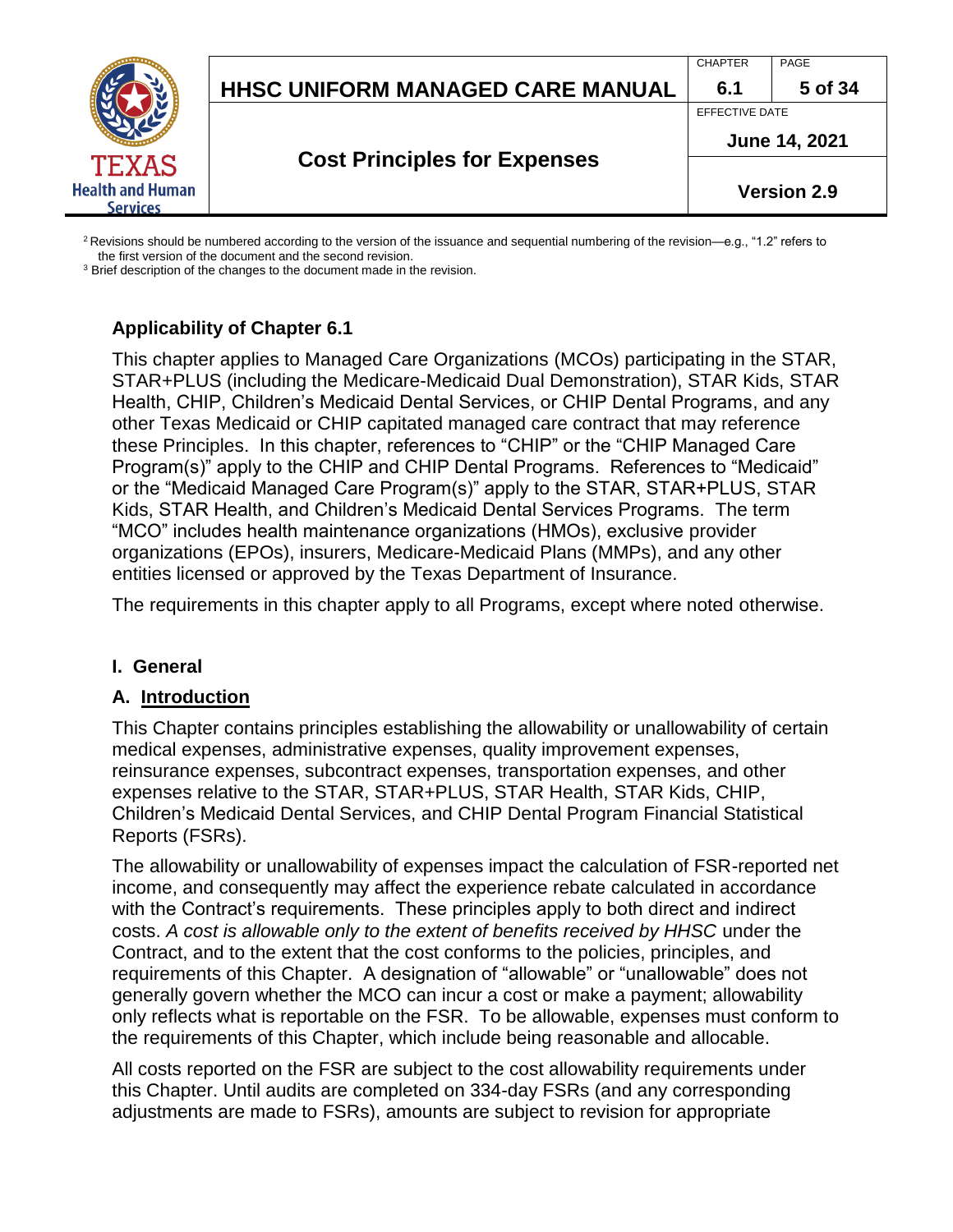

reporting on the FSR, according to this Chapter. This may in turn impact calculations or payments for Experience Rebates on prior periods.

### **B. Relevance of the Federal Acquisition Regulations (FAR) and 2 C.F.R. Part 200, Uniform Administrative Requirements, Cost Principles, and Audit Requirements for Federal Awards**

All costs, fees, assessments, Affiliate transactions, and Subcontracts are subject to the allowability tests and requirements as set forth in the FAR (48 C.F.R Part 31) and 2 C.F.R. Part 200, except where HHSC specifically allows an exception as documented in this Chapter or other Contract language. Any such exception must be specifically noted as an exception to FAR or 2 C.F.R. Part 200. If there is a conflict between the principles, regulations, or requirements of GAAP versus those of FAR or 2 C.F.R. Part 200, then FAR or 2 C.F.R. Part 200 prevails.

Regulatory language involving a CMS exemption of applicability of FAR or 2 C.F.R. Part 200 to Medicare will not overrule this Chapter.

For purposes of applying FAR to the terms of the MCO at risk contracts, such as Medicaid/CHIP capitation arrangements, the Contract will be classified only as "Other," whenever FAR distinguishes between Fixed Price, Cost Reimbursement, and "Other" contracts.

### **C. Federal disallowance/recoupment**

If the federal government recoups money from the state for expenses or costs the federal government deems unallowable, the state then has the right to recoup payments made to the MCOs for these same expenses or costs, even if the state did not previously disallow those expenses. Going forward, the state would deem any similar expenses or costs unallowable. If the state retroactively recoups money from the MCOs due to a federal disallowance, the state will recoup the entire amount paid to the MCO for the federally disallowed expenses or costs, not just the federal portion.

### **D. Affiliate transactions and Affiliate cost reporting**

Affiliate transactions and their treatment for purposes of the Contract generally fall into the categories and reporting requirements below:

### **(1) Medical claims - FMV reporting**

Examples: In-patient and out-patient hospital services; Affiliate specialists or therapists.

**(2) Medical outsourced services - FMV reporting (including the administrative portion)**

Examples: vision services; behavior health services.

**(3) Other medical services - FMV reporting**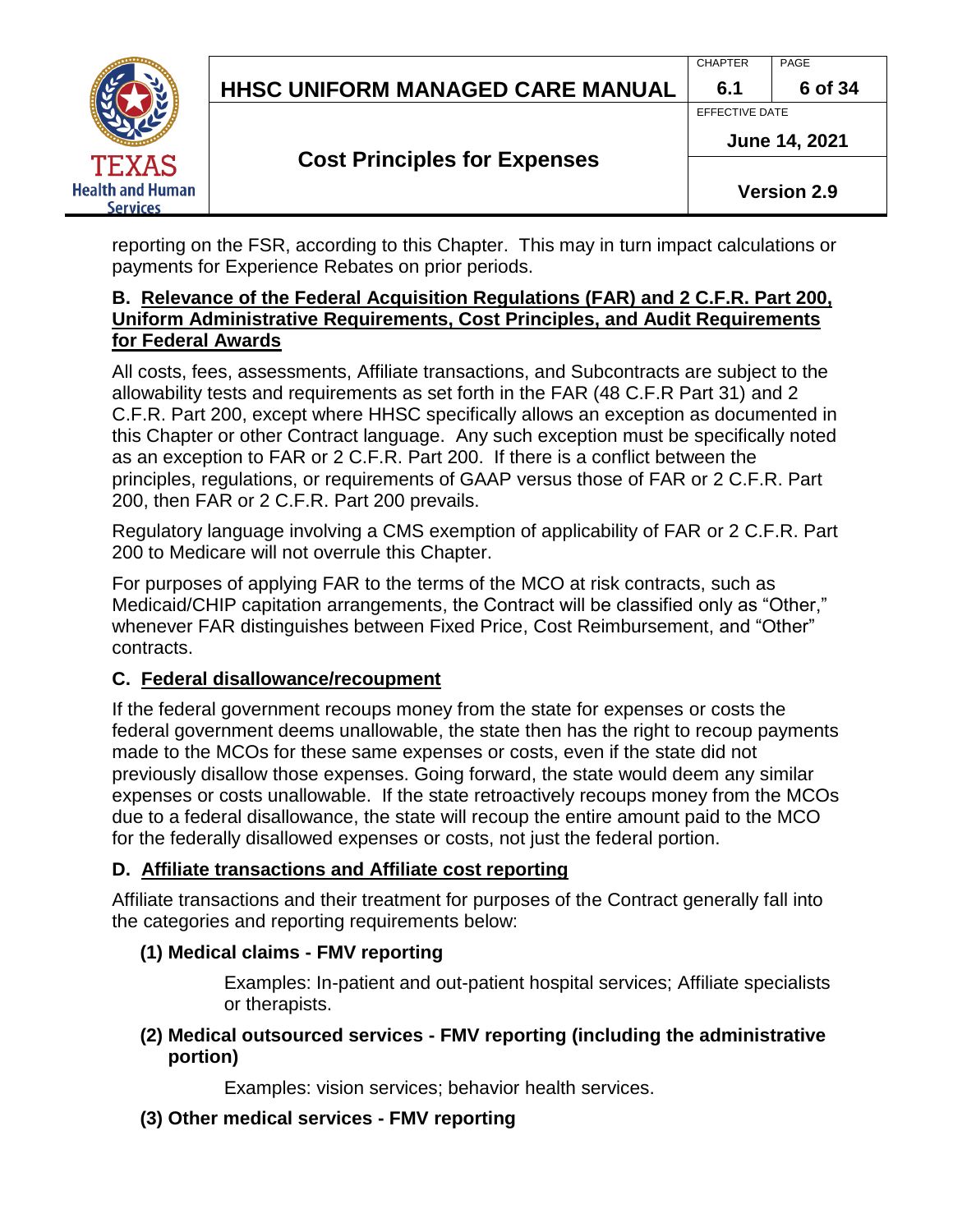

Examples: provider incentives; on-call physician charges.

If FMV for the above categories cannot be established, or if sufficient evidence of FMV cannot be provided, such transactions with Affiliates or Affiliate subcontractors must be reported at the Affiliate's actual cost incurred and will be subject to the same allowability tests as the MCO's costs for FSR reporting purposes.

Pricing for medical outsourced services to an Affiliate must identify and differentiate between medical (including pharmacy) and administrative cost, and both medical and administrative costs must reflect pricing at FMV.

#### **(4) Allocated administrative or Quality Improvement services - cost-based reporting**

Examples: allocated services from parent or sister organizations.

Allocations of cost related to administrative functions or Quality Improvement from an Affiliate must be reported at the Affiliate's actual cost incurred. In addition, allocations of cost related to administrative functions from within the same legal entity, including allocations of cost from other programs, cost centers, departments, etc., within the legal entity must be reported at actual cost incurred.

#### **(5) Outsourced administrative services or Quality Improvement services cost-based reporting**

Examples: Affiliate administrative service organizations.

Outsourced administrative or Quality Improvement functions must be similarly reported at cost unless all of the following conditions are present:

- a. MCO must represent less than 40% of Affiliate's total administrative services revenue,
- b. Affiliate's customer base for providing administrative services must include at least 4 other customers, and
- c. MCO's ultimate parent company must provide evidence that delivery of administrative services through a fee model rather than a cost model is the predominant business practice.

If the MCO wishes to request an exception to cost-based reporting, sufficient documentation in support of an exception to cost-based reporting must be submitted to HHSC's contract auditors during the audit cycle.

Administrative or Quality Improvement functions should not enrich the MCO or Affiliate organization. Administrative or Quality Improvement functions performed outside of Texas will be held to the same cost-reporting standards as those applicable to administrative or Quality Improvement functions performed by the MCO in Texas.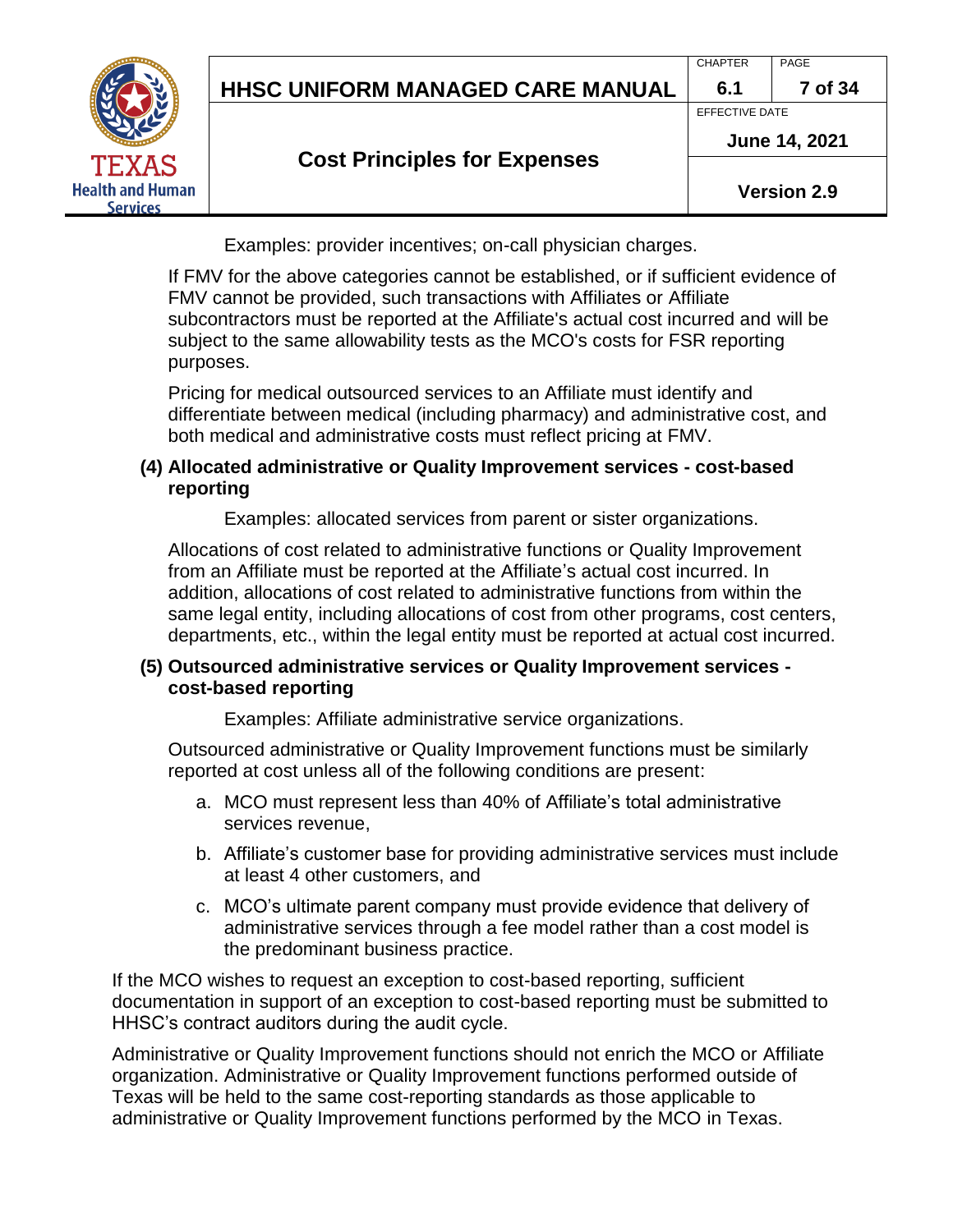

### **E. Other Reporting Considerations and Requirements**

### **(1) FSR reporting requirements for Subcontractors, including Affiliates.**

Terms of the MCO Contract apply to all MCO Subcontracts. Consistent with the MCO's affirmative duty to not include its own unallowable costs in FSR reporting, the MCO is responsible for segregating any unallowable Affiliate costs for FSR reporting purposes. The "full cost" from an Affiliate does not generally include Affiliate profit labeled as an MCO cost. Costs incurred by Affiliate Subcontractors are subject to the same allowability tests as the MCO's costs, and therefore, may be disallowed for FSR reporting purposes.

HHSC's right to obtain and review financial and cost documents extends to Subcontractors, including the right to:

- (a) examine supporting documentation for cost build-up in Affiliate Subcontracts;
- (b) review a Subcontractor's income statement; and

(c) segregate, within the income statement, certain revenue and cost categories by those attributable to the MCO Contract versus all other revenues and costs.

Any findings by HHSC or its auditors will not affect the Affiliate's books, records, or financial reporting; findings would only apply to the MCO's FSR reporting.

### **(2) Subcontract submission/notification: relevance to cost reporting allowability rules.**

HHSC's review of a Subcontract or Affiliate agreement will not be construed as a determination that a cost or expense is allowable under state or federal laws, rules, or regulations, or the requirements of the MCO Contract, including this Chapter. Subcontracts are not exempt from audit and must conform to this Chapter.

Any approval of a Subcontract or Affiliate agreement by a regulatory agency other than HHSC does not release the MCO from the terms of the Contract. Thus, any approval of costs or transaction types by the Texas Department of Insurance (TDI) may be applied to the MCO's reporting to and compliance with TDI requirements but does not provide exemption from this Chapter.

### **(3) Rules for FMV reporting.**

Use of the FMV reporting does not require HHSC's prior written approval. However, the MCO must be prepared to provide to HHSC and the auditors the rationale they used to determine that the FMV treatment was appropriate. Supporting documentation may include names of specific unaffiliated entities that are sold to, prices to each, timeframe, and the comparability of the services being sold and priced. HHSC or its designee may require the MCO to submit information regarding sales classifications and price lists or contracts documenting pricing details.

Fair market value will apply to goods or services that meet the following criteria: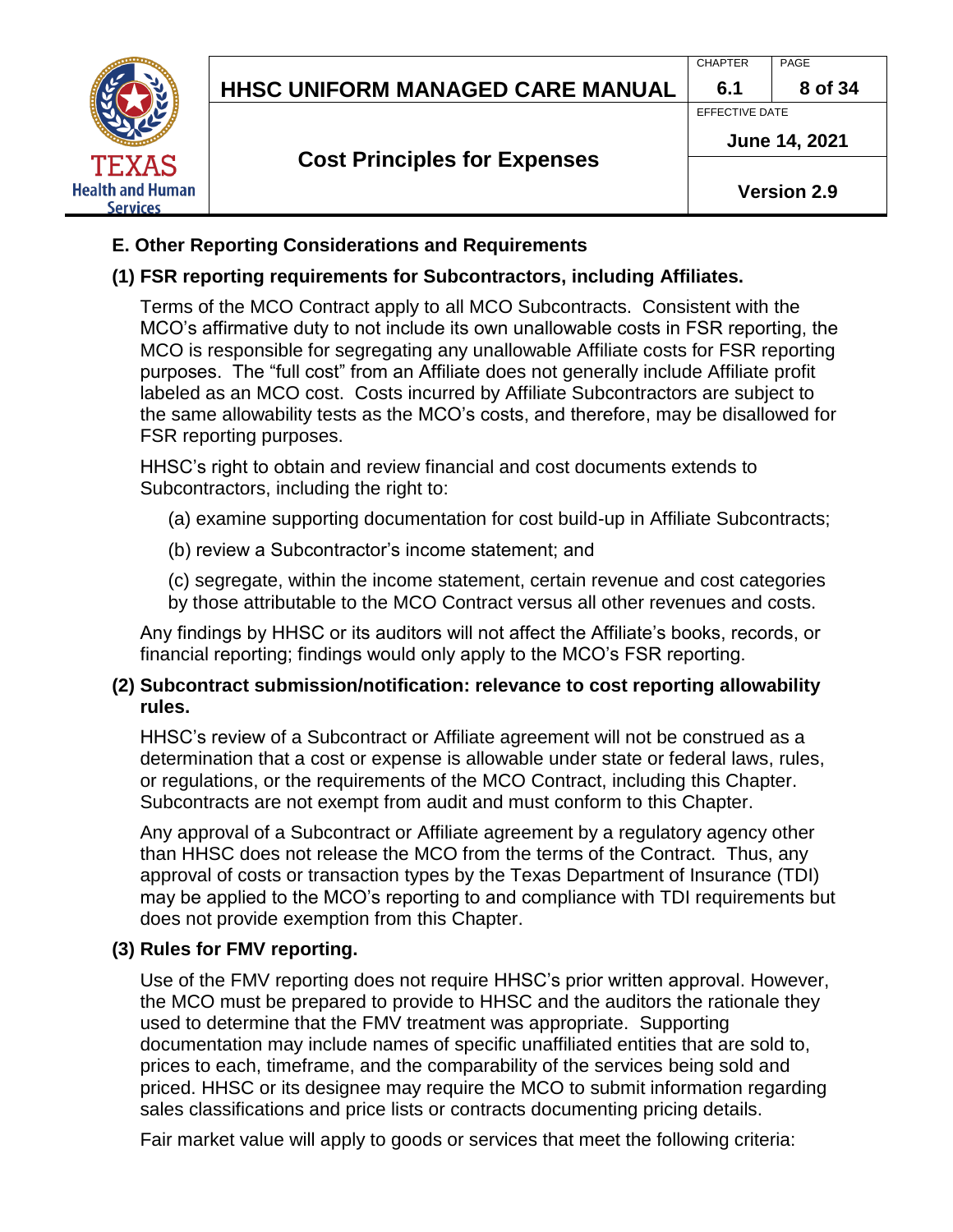

- (a) standardized, equivalent, measurable, or comparable;
- (b) bought and sold widely by multiple unrelated third-party sellers; or
- (c) have a readily available independent source for comparative market pricing data.

The burden is on the MCO to demonstrate to HHSC and the auditors that the Affiliate costs meet the criteria. It is not the responsibility of HHSC or its auditor to develop a market comparison analysis or to independently verify in any other way that the criteria are met.

Conducting studies (by third-party experts or otherwise) to determine an "industry range" of a percentage of premiums to assess for corporate overhead and services or being "within market standards" or "based on prevailing market terms" for pricing, etc., may or may not provide valid grounds to support FMV treatment in the FSR. HHSC will consider such evidence on a case by case basis.

### **(4) Affiliate vs. unaffiliated third party Subcontracts.**

MCOs may contract with Affiliates for various services in order to take advantage of economies of scale, potentially superior capabilities, and for other possible advantages or reasons. If the MCO procures services outside of unaffiliated, true arm's-length situations, HHSC will examine the reported Subcontract costs and ensure allowability. If the MCO is unable to provide sufficient evidence of FMV for the set of services being provided by the Affiliate Subcontractor, HHSC retains the right to apply a minimum Medical Loss Ratio (MLR) requirement in determining the allowability of the administrative and profit component of the subcontract.

Amounts paid to Affiliate Subcontractors for goods and services rendered may not be allowable for FSR reporting purposes if they do not fall under an allowable category. MCO costs that are unallowable in terms of FSR reporting may not become an allowable deduction against reported FSR profitability by virtue of routing those costs through an Affiliate.

### **(5) Administrative expense assessment "true-up."**

Affiliate administrative services Subcontracts (e.g., a Subcontract with the MCO's parent for headquarter support functions) must be limited to allowable costs incurred by the Affiliate. In many cases, these Subcontracts may be initially paid monthly, based on a pre-determined formula, such as a percentage of the MCO's revenues, a fixed per-member-per-month amount, or a flat monthly amount. When such a formula-based approach is used by an Affiliate, the MCO must do a "true-up" of the actual allowable charges incurred by the Affiliate, versus the amounts initially recorded on the FSR by the formula. The "true-up" can be performed using a justifiable methodology based on verifiable data. The MCO must modify the FSR accordingly to represent only allowable costs actually incurred by the Affiliate. Such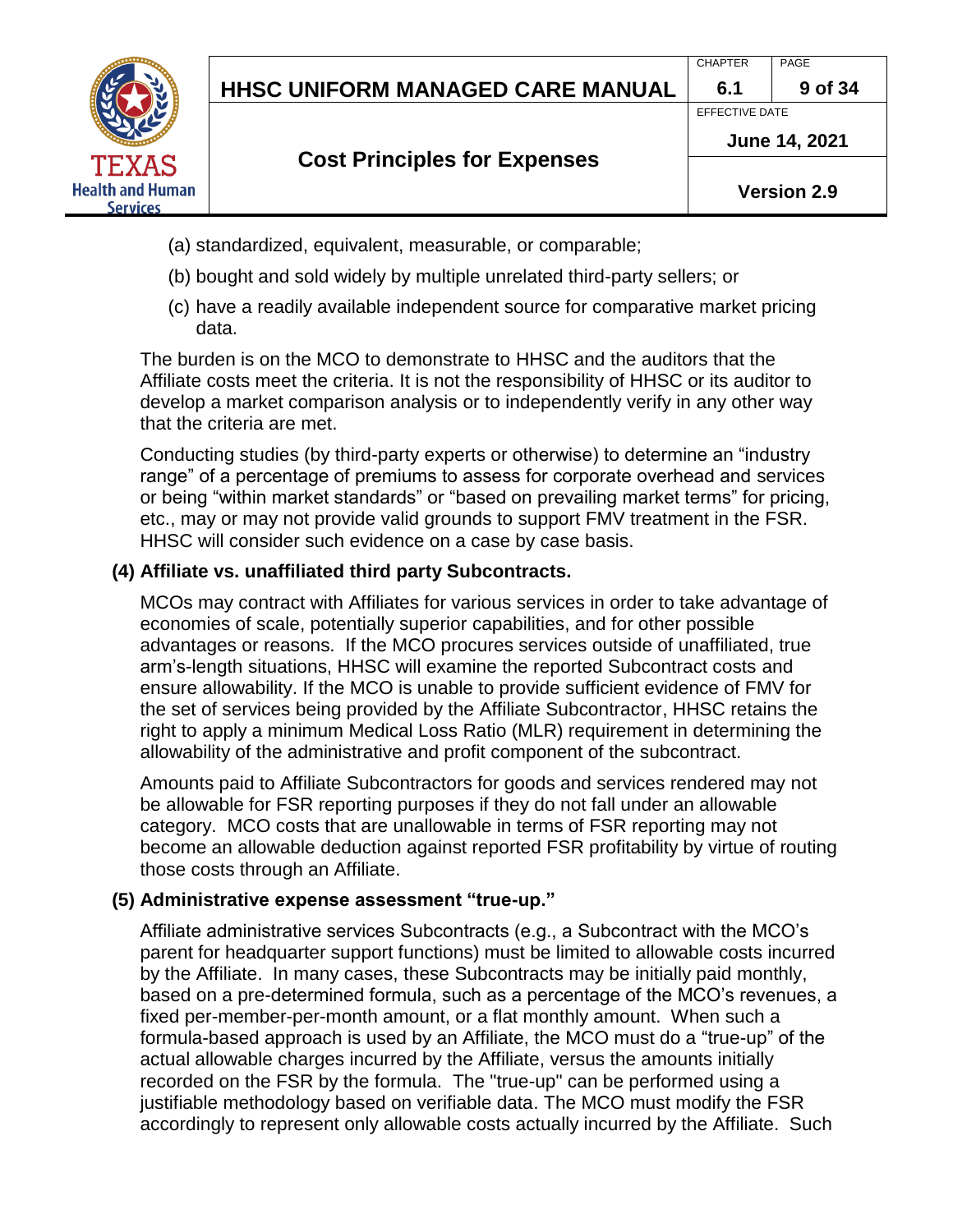

a "true-up" must be done, and its impact included in the 334-day FSR submission for each State Fiscal Year (SFY). Any exception to this deadline requires written approval from HHSC.

### **II. Definitions**

*Advertising Costs* means the costs of Advertising Media and corollary administrative costs, including the MCO's cost of events oriented specifically and narrowly at outreach to potential CHIP or Medicaid Members in Texas.

*Advertising Media* means magazines, newspapers, radio and television programs, billboards, bus and bench displays, banners, telephone books, outreach brochures, outreach exhibits, posters, stickers, decals, and internet advertisements. Advertising Media also includes promotional items and memorabilia, such as low-cost-per-item giveaways, souvenirs, and models, if these items are distributed to Program-eligible individuals or their family members. In order to qualify as Advertising Media, the item in question must be designed or intended to be read, heard, or seen by CHIP or Medicaid members or potential members in Texas.

*Affiliate* is defined in Attachment A, Uniform Terms and Conditions, Article 2, Definitions.

*Allocable Cost* means a cost that is allocable to the Contract if:

(1) the goods or services involved are specifically chargeable or assignable to the Contract in accordance with relative benefits received, and

(2) all activities which benefit from MCO's indirect cost will receive an appropriate allocation of indirect costs, and

(3) any cost allocable to the Contract under the principles provided for in this document may not be charged to other contracts to overcome deficiencies, to avoid restrictions imposed by law or terms of such contracts, or for other reasons.

Estimates such as chargeback rates and GAAP accounting estimates are allowable costs, provided that they are supported by reasonable and auditable assumptions. Allocations of cost centers, general ledger accounts, or other batched invoice groups containing allowable costs comingled with unallowable costs are allowable, provided that they are substantiated by a documented analysis of costs attributable to the Contract and adequate auditable support of the analysis.

*Allowable Expenses* has the meaning assigned in Contract Attachment A, Uniform Terms and Conditions.

*Direct Costs* means those costs that can be identified specifically with and are readily assignable to the objectives of this Contract. A particular type of cost may benefit one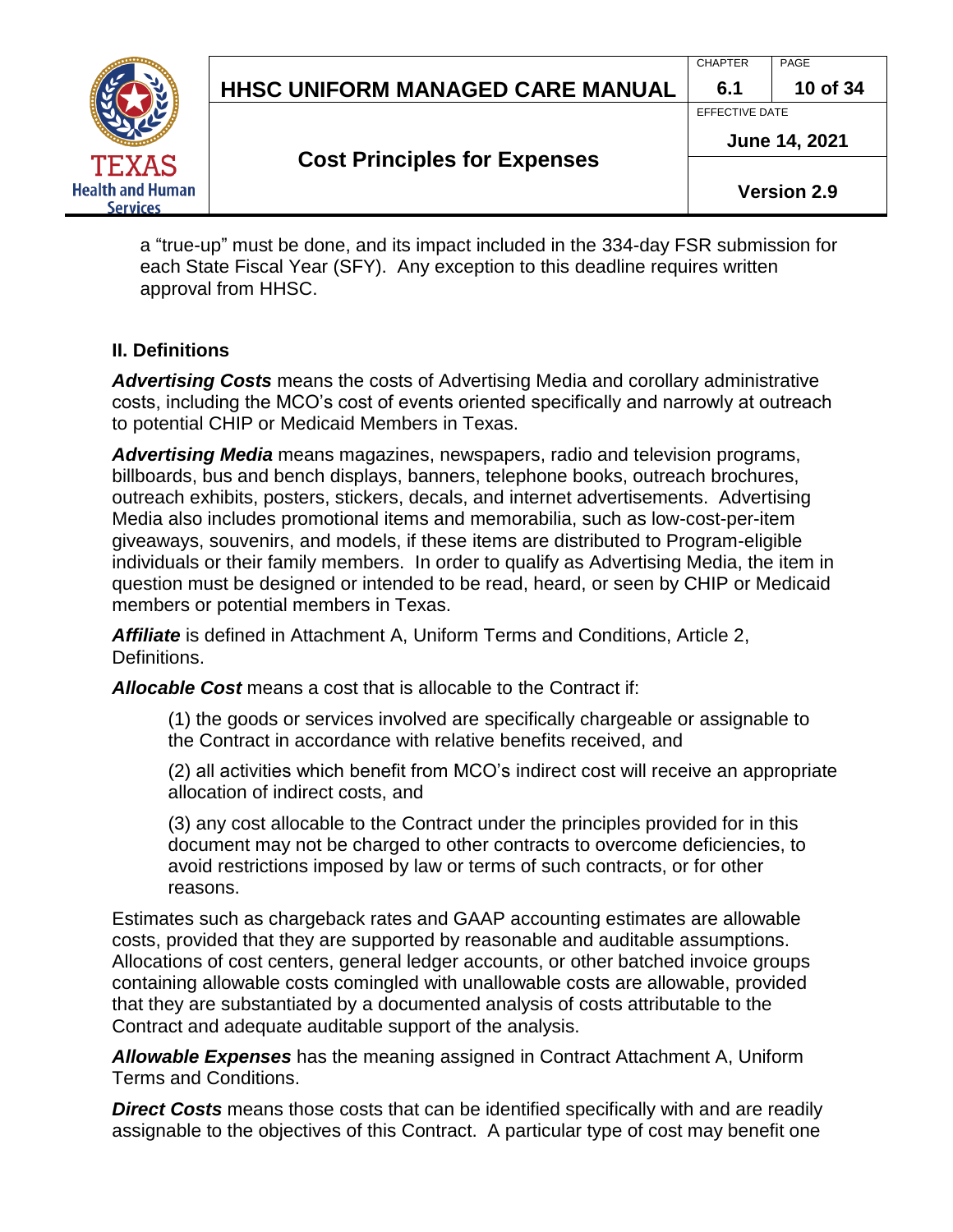

or more other activities of MCO, but a portion of such cost may be readily assignable to the Contract and accordingly be treated as a direct cost. For example, a particular employee may perform services that benefit more than one activity; however, if the time spent on each of the activities can be identified and distributed to those activities through a personnel activity report, the amount of the employee's compensation distributed to each activity is a direct cost for that activity. Costs that can be specifically identified with and assigned to the activities under the Contract are generally categorized as direct costs. However, any direct cost of a minor amount may be treated as an indirect cost for reasons of practicality where the accounting treatment for such costs is consistently applied to all activities of the MCO.

*Directly Associated Cost* has the meaning assigned in 48 C.F.R. § 31.001.

*Experience Rebate* has the meaning assigned in the Contract's Attachment A, Uniform Terms and Conditions.

*Fair Market Value* (FMV), is the probable price of a transaction when the MCO and counterparty are:

- (1) not Affiliates,
- (2) knowledgeable of the relevant facts,
- (3) not under any obligation to buy or sell, and
- (4) entitled to all rights and benefits inherent in (or attributable to) the item included in the transaction.

*Indirect Costs* means those incurred for a common or joint purpose benefiting the Contract and one or more other activities of the MCO and are not readily assignable to the activities specifically benefited, without effort disproportionate to the results achieved. To facilitate equitable distribution of indirect expenses to the activities benefited, it may be necessary to establish a number of pools of indirect costs within the various departments of the MCO. Indirect cost pools should be distributed to activities benefited on bases that will produce an equitable result in consideration of relative benefits derived. For the purposes of distributing indirect cost pools to the Contract, the MCO is not allowed to include any indirect costs which do not benefit the objectives under the Contract.

*Marketing Expenses* means certain marketing-related expenses that are:

(1) allowable for inclusion in the FSR, and

(2) are to be recorded on the Marketing line in the Administrative Expenses tab of the FSR.

This is a more narrow definition than in the classic business sense. In this regard, Marketing Expenses are largely tied to outreach efforts, and do not include certain allowable related other costs, such as general public relations or advertising for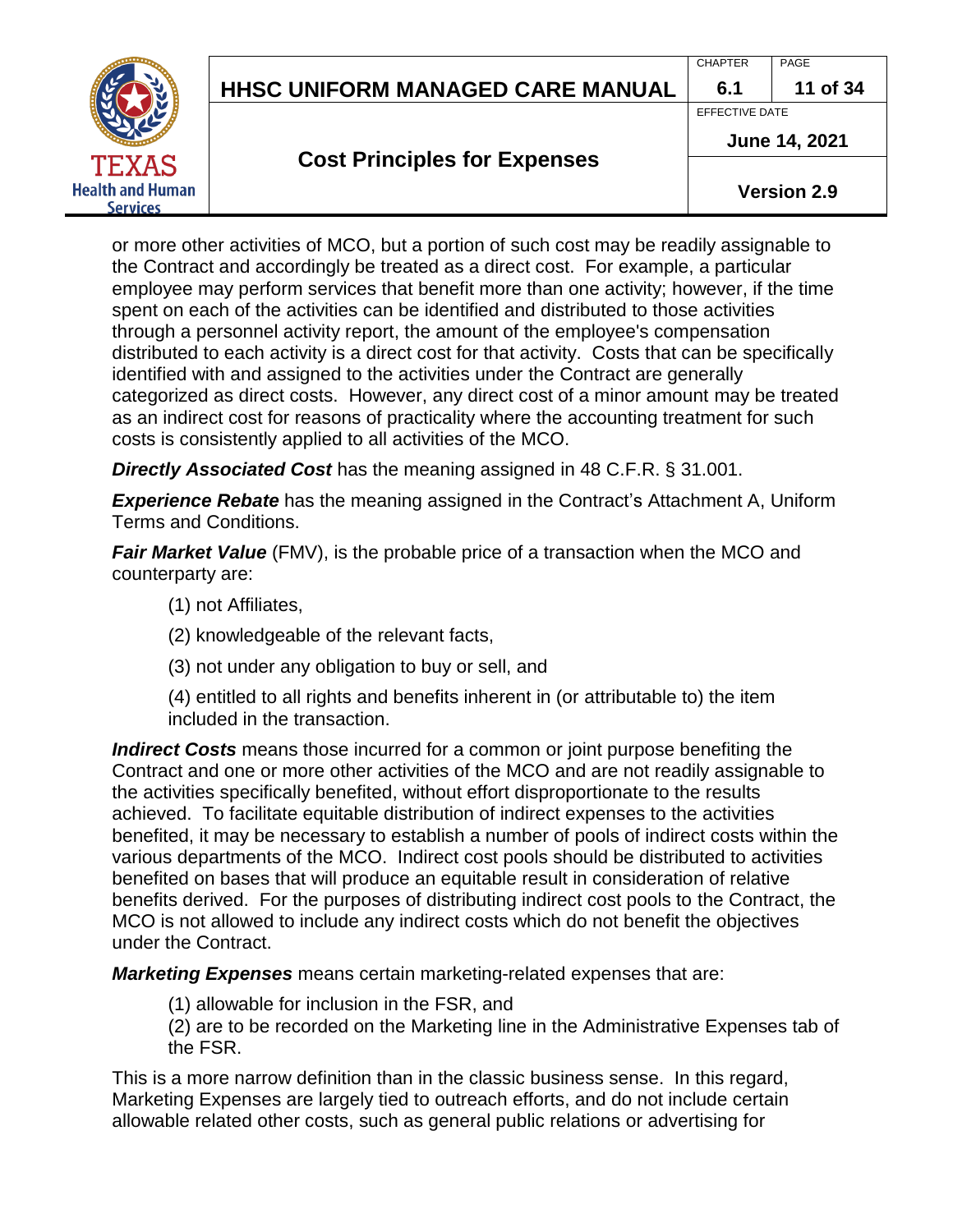

recruitment of personnel. For more specific details, see "Marketing, Advertising, and Public Relations Costs" under Section VI, "Cost Categories."

*Other Marketing Costs* means any marketing costs that do not fall under the categories of Advertising Costs or Public Relations Costs.

*Pre-implementation Costs* means those costs incurred by the MCO on or after the Effective Date of the Contract but prior to the Operational Start Date of the Contract. Pre-implementation expenses are an allowable expense to Rate Period 1, subject to the limitations contained in the Contract's Attachment A, Uniform Terms and Conditions, Article 10.

*Public Relations Costs* means the MCO's costs of community relations and those activities dedicated to maintaining the image of the MCO or maintaining or promoting understanding and favorable relations with the community, public at large, or any segment of the public. This includes MCO news releases and MCO press releases.

*Quality Improvement Cost* has the meaning as described in 45 C.F.R. §§ 158.150 and 151.

*Reasonable Cost* means a cost that, in its nature and amount, does not exceed that which would be incurred by a prudent person under the circumstances prevailing at the time the decision was made to incur the cost. In determining reasonableness of a given cost, consideration must be given to:

(1) whether the cost is of a type generally recognized as ordinary and necessary for the operation of the MCO or the performance of the services required under the Contract;

(2) the restraints or requirements imposed by such factors as: sound business practices; arm's length bargaining; federal, state, and other laws and regulations; and, terms and conditions of the Contract;

(3) market prices for comparable goods or services;

(4) whether the individuals concerned acted with prudence in the circumstances considering their responsibilities to the MCO, its employees, the public at large, and the State of Texas; and

(5) significant deviations from the established practices of the industry which may unjustifiably increase the cost incurred by the MCO to provide the services required under the Contract.

To be allowable, "reasonable" costs still must meet this Chapter's requirements, especially with respect to Affiliate transactions.

### **III. Applicable Credits**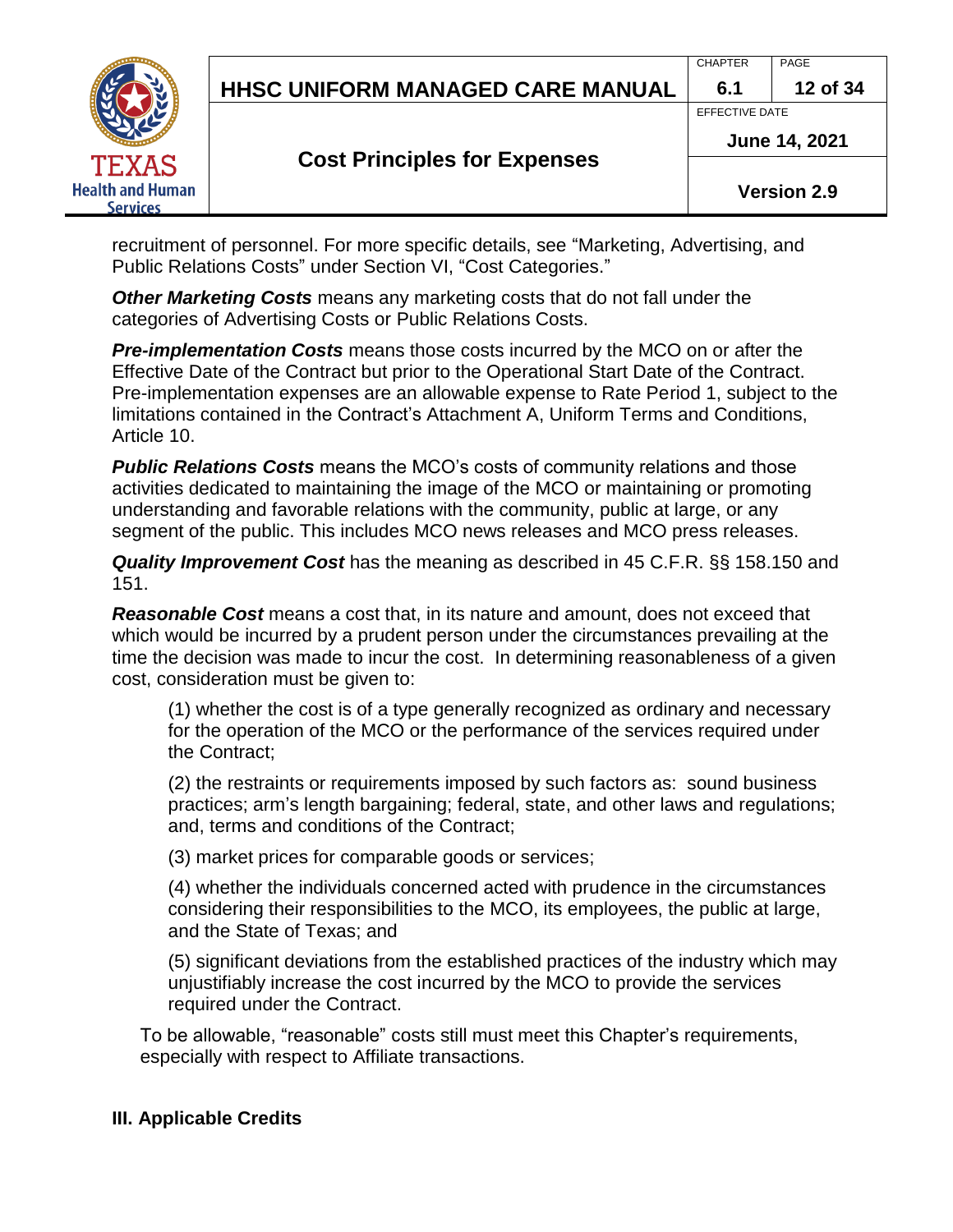

Applicable credits refer to those receipts or reduction of expenditure-type transactions that offset or reduce expense items allocable to the Contract as direct or indirect costs.

Examples of these transactions are: purchase discounts; rebates or allowances; recoveries or indemnities on losses; insurance refunds or rebates; and adjustments of overpayments or erroneous charges.

To the extent that these credits accruing to or received by the MCO relate to allowable costs, they must be credited to the Contract either as a cost reduction or an increase in revenues, as appropriate.

### **IV. Composition of Administrative and Quality Improvement Costs**

The total administrative and Quality Improvement Costs of the Contract are comprised of the allowable direct costs of the program, plus its allocable portion of allowable indirect costs, less applicable credits.

There is no universal rule for classifying certain costs as either direct or indirect under every accounting system. A cost may be direct with respect to some specific service or function of the MCO but indirect with respect to the objectives under the Contract. Therefore, it is essential that each item of cost be treated consistently in like circumstances either as a direct or an indirect cost.

### **V. Allocation of Indirect Costs**

Unless specifically allowed by HHSC, indirect costs that are assessed or allocated by a parent company or Affiliate to the relevant operating subsidiary are only allowable to the extent that:

- (1) the costs clearly represent specifically identified operating services provided for the operating subsidiary; and
- (2) the services directly benefit HHSC or its Medicaid or CHIP Members.

These specifically identified, and directly beneficial services include core operating functions (e.g., centralized accounting, billing, IT), but do not include or allow items such as:

- (1) vague management allocations where there is no clear and direct identifiable benefit to the contract,
- (2) fees that are assessed in addition to total (direct and indirect) costs, or
- (3) overhead expenditure levels deemed clearly unreasonable (e.g., travel by private jet).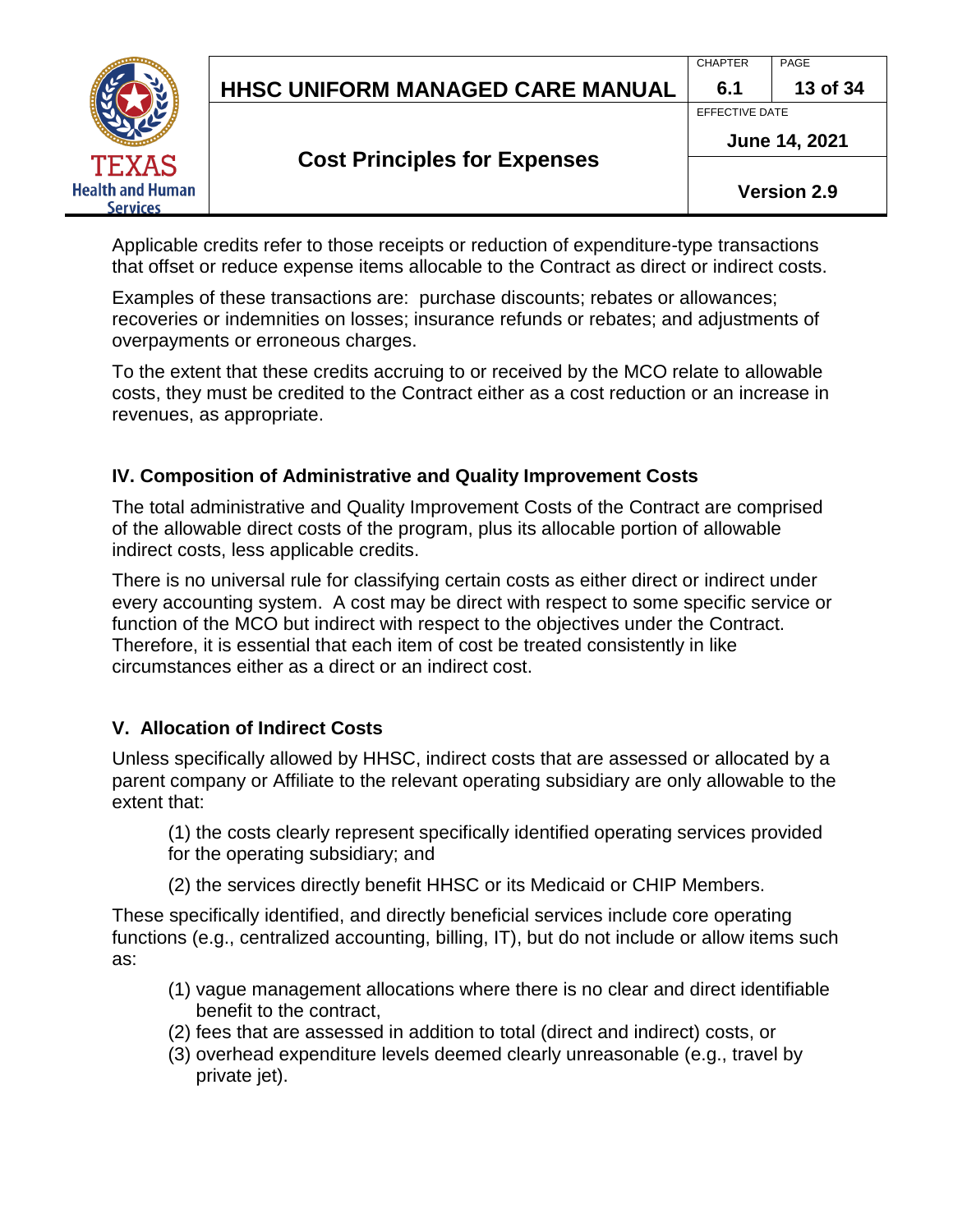

During any audit verification or prospective contract review, expenditures must be broken out separately by function and meet the test of reasonability, and other requirements described in this Chapter.

The MCO must develop an allocation methodology. The allocation methodology is subject to HHSC audit, and the MCO must be able to explain the methodology to HHSC's auditors.

See also "Administrative expense assessment 'true-up'" and other portions of Section  $I(D)$ .

### **VI. Cost Categories**

- 1. Accounting. The cost of establishing and maintaining accounting and other information systems is allowable.
- 2. Add-on Fees. Amounts paid to an Affiliate that are in excess of actual costs incurred by the Affiliate, or that do not represent a pass-through of the actual costs of the Affiliate, are unallowable for cost-reporting on the FSR. This includes profit, margin, or mark-ups added to, or included in, Affiliate costs. Certain exceptions may apply; see Section I(D), "Affiliate transactions and Affiliate cost reporting."
- 3. Administrative Assessments. Certain parent company cost assessments for various administrative services provided to the MCO are allowable. However, any administrative services fees paid to, or assessed by, a parent or other Affiliate, which are unsupported in terms of actual documented specific allowable costs incurred by the Affiliate, are unallowable for cost-reporting on the FSR.
- 4. Advisory Councils. Costs incurred by advisory councils or committees are generally unallowable; any exceptions would require advance review by HHSC and would be subject to audit.
- 5. Alcoholic Beverages. Costs of alcoholic beverages are unallowable.
- 6. Audit Services. The costs of audits are allowable.
- 7. Automatic Electronic Data Processing. The cost of data processing services is allowable.
- 8. Bad Debts. Any losses arising from uncollectible accounts and other claims, and related costs, are unallowable.
- 9. Bonding Costs. Costs of bonding employees and officials are allowable to the extent that the bonding is in accordance with sound business practice.
- 10.Bond issuance cost amortization. Amortization of the costs involved in issuing bonds is unallowable. Similarly, bond discounts and other costs of financing are also unallowable.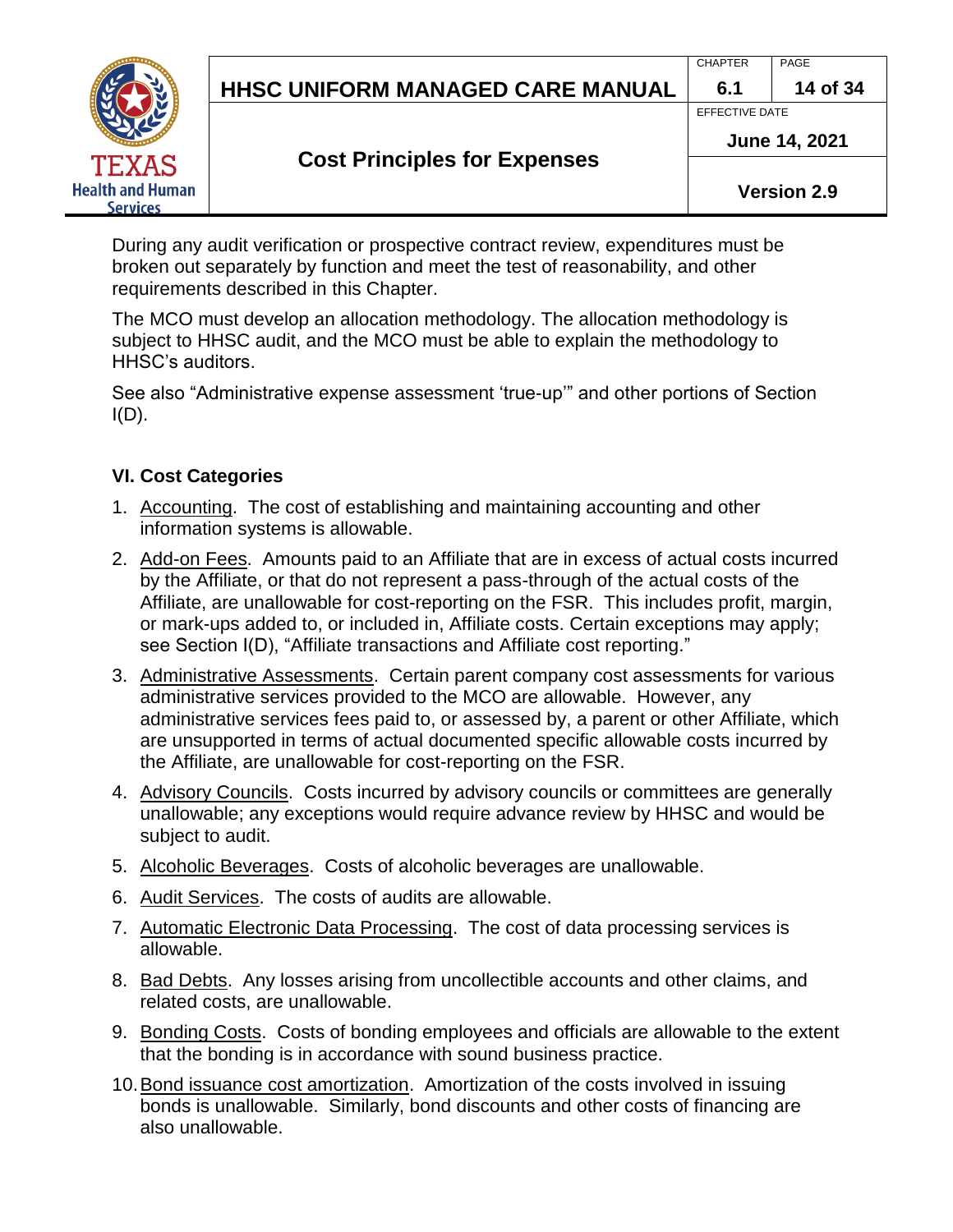

- 11.Budgeting. Costs incurred for the development, preparation, presentation, and execution of budgets are allowable.
- 12.Capital expenditures. Expenditures for equipment or buildings, or repairs that materially increase the value or useful life of buildings or equipment, should be capitalized, and are unallowable, in terms of being totally expensed when initially incurred. Depreciation of these capital expenditures, and maintenance expenses, in accordance with Generally Accepted Accounting Principles (GAAP), 2 C.F.R. Part 200, or the Federal Acquisition Regulations (FAR), are allowable.
- 13.Communications. Costs of telephone, mail, messenger, and similar communication services are allowable.
- 14.Compensation for Personnel Services.
	- a. General. Compensation for personnel services includes all remuneration, paid currently or accrued, for services rendered during the period of performance under the Contract, including wages, salaries, performance incentives, and fringe benefits. The costs of compensation are allowable to the extent they satisfy the specific requirements of this Chapter, and the total compensation for individual employees:
		- 1. Is reasonable for the services rendered and conforms to the established policy of the MCO consistently applied to all of its activities;
		- 2. Follows an appointment made in accordance with the MCO's policies and meets merit system or other requirements required by Federal law, where applicable;
		- 3. Is determined and supported as provided in Section VI(14)(h); and
		- 4. Does not exceed the contractor employee compensation cap for total compensation (or an allocated amount thereof), which is adjusted annually by the administrator for the Office of Federal Procurement Policy (OFPP). The contractor employee compensation cap can be found on the OFPP's website (https://www.whitehouse.gov/omb/management/office-federal-procurementpolicy/), under Policy Information.

For MCOs that have contracts with HHSC's Medicaid managed care programs that were awarded both before and after June 24, 2014, the cap will be calculated using a weighted average based on the applicable program revenue as it relates to the consolidated revenue total for all programs.

For example, an MCO has managed care contracts for two programs: STAR+PLUS and STAR Kids. The STAR+PLUS contract was awarded prior to June 24, 2014, and the STAR Kids contract was awarded after June 24, 2014. Costs were incurred by the MCO for SFY 2017. The Total Compensation Cap for the Consolidated Reporting is based on the ratio of Program Revenue to Total Revenue (column D) to the applicable Compensation Cap per the Office of Federal Procurement Policy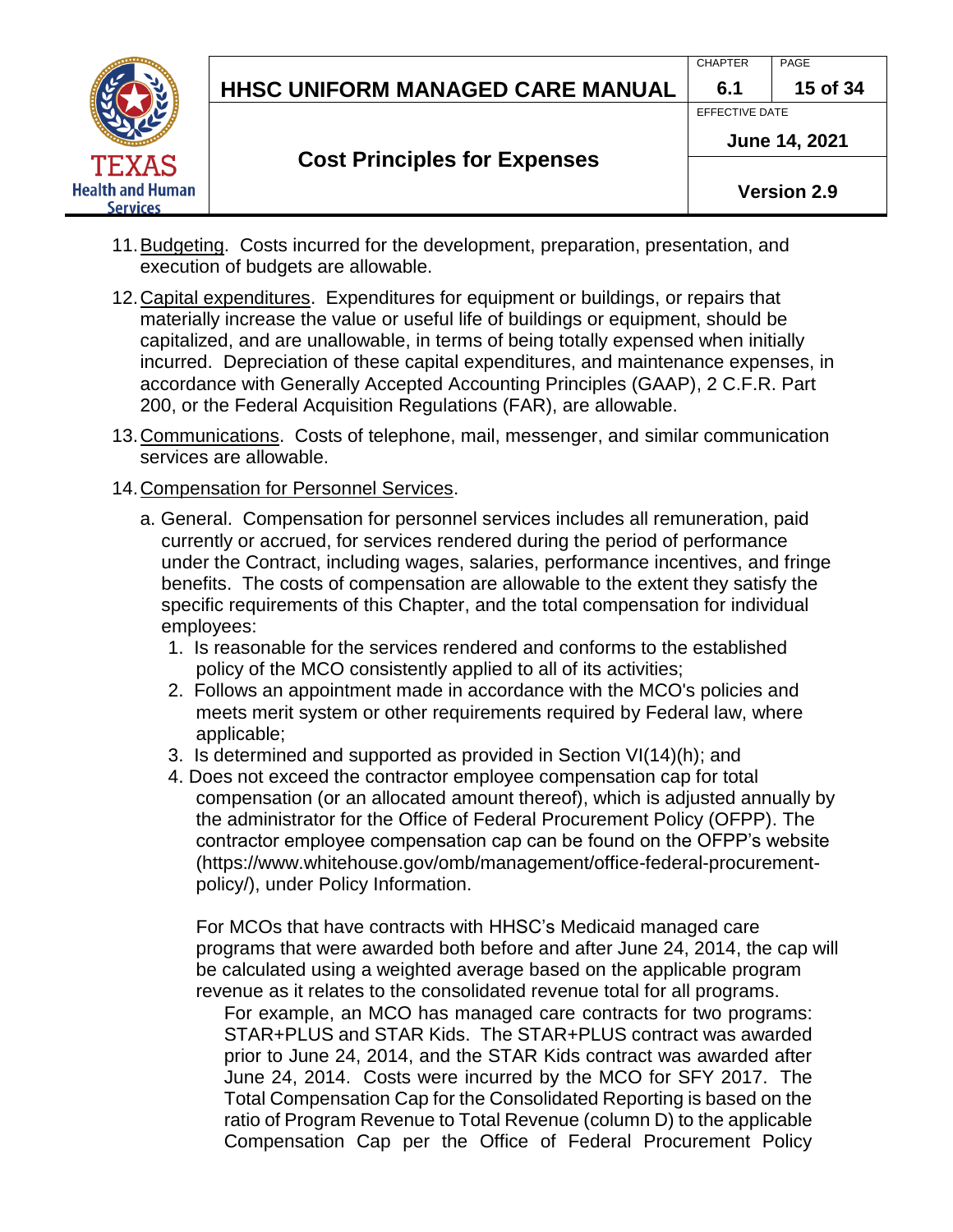

(column E). The OFPP's compensation cap is set by calendar year, so using the example of STAR Kids below, the compensation cap for SFY 2017 will be the sum of 4 months (Sept. 2016 – Dec. 2016) of the OFFP's 2016 compensation cap of \$500,000 and 8 months (Jan. 2017 – Aug. 2017) of the OFPP's 2017 compensation cap of \$512,000. This aggregated compensation cap amount is then multiplied by the applicable Program Revenue to Total Revenue percentage, or 25% in the example.

| (A)<br>Program   | (B) Contract<br>Award Date | (C) Program<br>Revenue | (D) % Program Revenue<br>to Total Revenue | (E) Compensation Cap per the Office of Federal<br>Procurement Policy (OFPP) • see reference link below | (F) Total Compensation Cap<br>for the Consolidated Reporting |  |
|------------------|----------------------------|------------------------|-------------------------------------------|--------------------------------------------------------------------------------------------------------|--------------------------------------------------------------|--|
| <b>Star Plus</b> | Prior<br>6/24/14           | \$7,500,000            | 75%                                       | \$1,144,888                                                                                            | \$858,666                                                    |  |
| Star Kids        | After 6/24/14              | \$2,500,000            | 25%                                       | Sep 2016-Dec 2016: \$500,000 * 4/12                                                                    | \$41.667                                                     |  |
|                  |                            |                        |                                           | Jan 2017-Aug 2017: \$512,000 * 8/12                                                                    | \$85,333                                                     |  |
| Total            |                            | \$10,000,000           | 100%                                      |                                                                                                        | \$985,666                                                    |  |

\* <https://www.whitehouse.gov/omb/management/office-federal-procurement-policy/>

- b. Reasonableness. Compensation for employees engaged in work on the Contract will be considered reasonable to the extent that it is consistent with that paid for similar work in other activities of the MCO. In cases where the kinds of employees required for the Contract are not found in the other activities of the MCO, compensation will be considered reasonable to the extent that it is comparable to that paid for similar work in the labor market in which the MCO competes for the kind of employees involved. Compensation surveys providing data representative of the labor market involved will be an acceptable basis for evaluating reasonableness.
- c. Unallowable Costs. Costs that are unallowable under other Sections of this Chapter will not be allowable under this Section solely on the basis that they constitute personnel compensation.
- d. Fringe benefits.
	- 1. Fringe benefits are allowances and services provided by employers to their employees as compensation in addition to regular salaries and wages. Fringe benefits include the costs of leave, employee insurance, pensions, and unemployment benefit plans. Except as provided elsewhere in these principles, the costs of fringe benefits are allowable to the extent that the benefits are reasonable and are required by law, the MCO-employee agreement, or an established policy of the MCO.
	- 2. The cost of fringe benefits in the form of regular compensation paid to employees during periods of authorized absences from the job, such as for annual leave, sick leave, holidays, court leave, military leave, and other similar benefits, are allowable if: (a) they are provided under established written leave policies; (b) the costs are equitably allocated to all of the related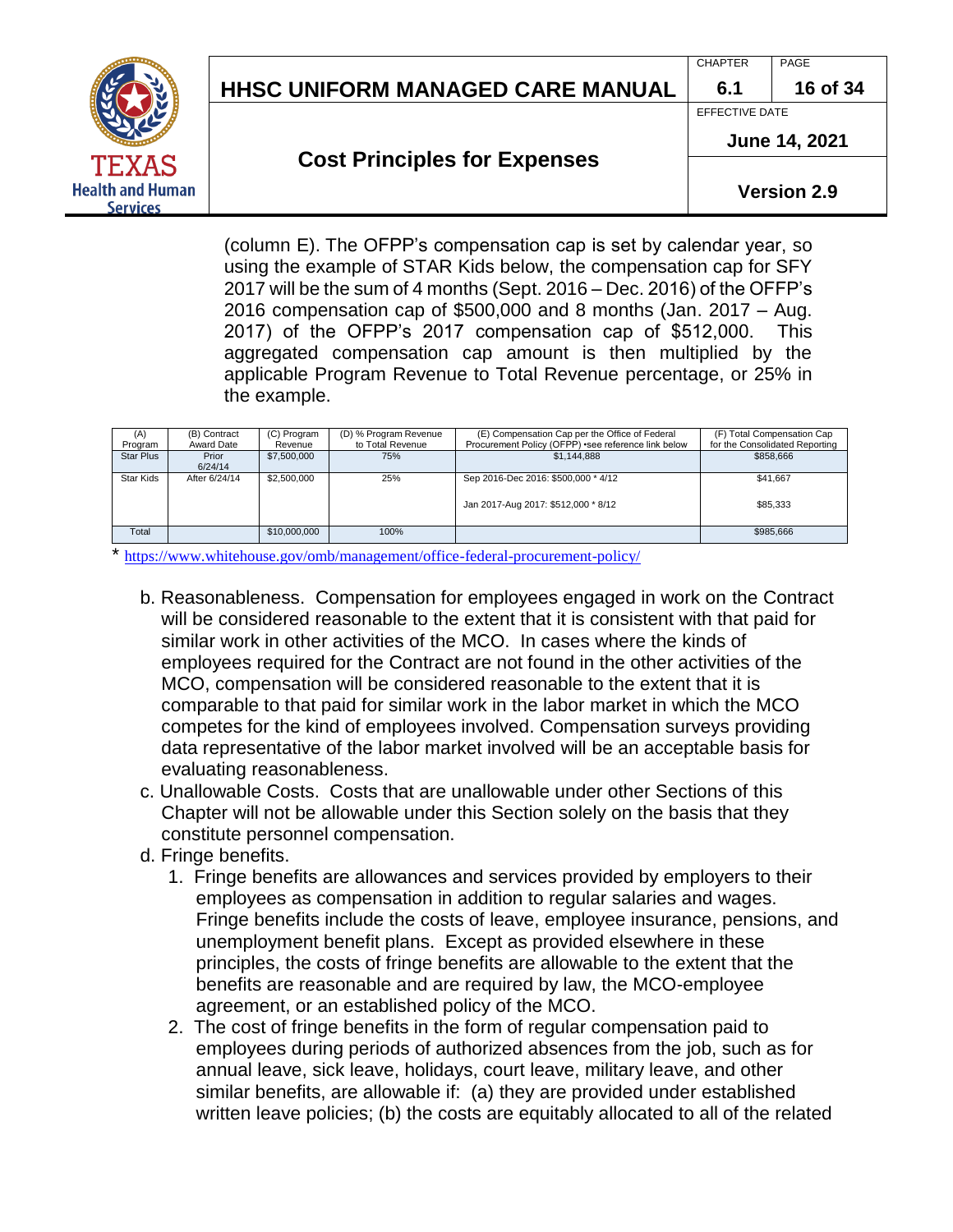

activities of the MCO; and (c) the accrual basis of accounting utilized for costing each type of leave is consistently followed by the MCO.

- 3. The accrual basis may be used only for those types of leave for which a liability as defined by Generally Accepted Accounting Principles (GAAP) exists when the leave is earned. When the MCO uses the accrual basis of accounting in accordance with GAAP and complies with the other provisions of this Article, leave costs are allowable.
- 4. The cost of fringe benefits in the form of employer contributions or expenses for social security; employee life, health, unemployment, and worker's compensation insurance (except as indicated in Section VI(28), "Insurance and Indemnification"); pension plan costs (see Section VI(14)(e)); and other similar benefits are allowable, provided these benefits are granted under established written policies. These benefits, whether treated as indirect costs or as direct costs, must be allocated to the Contract and all other activities of the MCO in a manner consistent with the pattern of benefits attributable to the individuals or group(s) of employees whose salaries and wages are chargeable to the Contract.
- e. Pension Plan Costs. Pension plan costs may be computed using an acceptable actuarial cost method recognized by GAAP in accordance with established written policies of the MCO.
	- 1. Pension costs calculated using an actuarial cost-based method are allowable for a given fiscal year if they are funded for that year within six months after the end of that year. Costs funded after the six-month period (or a later period agreed to by HHSC) are allowable in the year funded.
	- 2. Amounts funded by the MCO in excess of the actuarially determined amount for a fiscal year may be used as the MCO's contribution in future periods.
	- 3. The Contract must receive an equitable share of any previously allowed pension costs (including earnings thereon) which revert or inure to the MCO in the form of a refund, withdrawal, or other credit.
- f. Post-Retirement Health Benefits. Post-retirement health benefits (PRHB) refers to costs of health insurance or health services not included in a pension plan covered by Section VI(14)(e) for retirees and their spouses, dependents, and survivors. PRHB costs may be computed using an acceptable actuarial cost method recognized by GAAP in accordance with established written polices of the unit.
	- 1. PRHB costs calculated using an actuarial cost method recognized by GAAP are allowable if they are funded for that year within six months after the end of that year. Costs funded after the six-month period (or a later period agreed to by HHSC) are allowable in the year funded.
	- 2. Amounts funded in excess of the actuarially determined amount for a fiscal year may be used as the MCO's contribution in a future period.
	- 3. To be allowable in the current year, the PRHB costs must be paid either to: (a) The MCO or other benefit provider as current year costs or premiums, or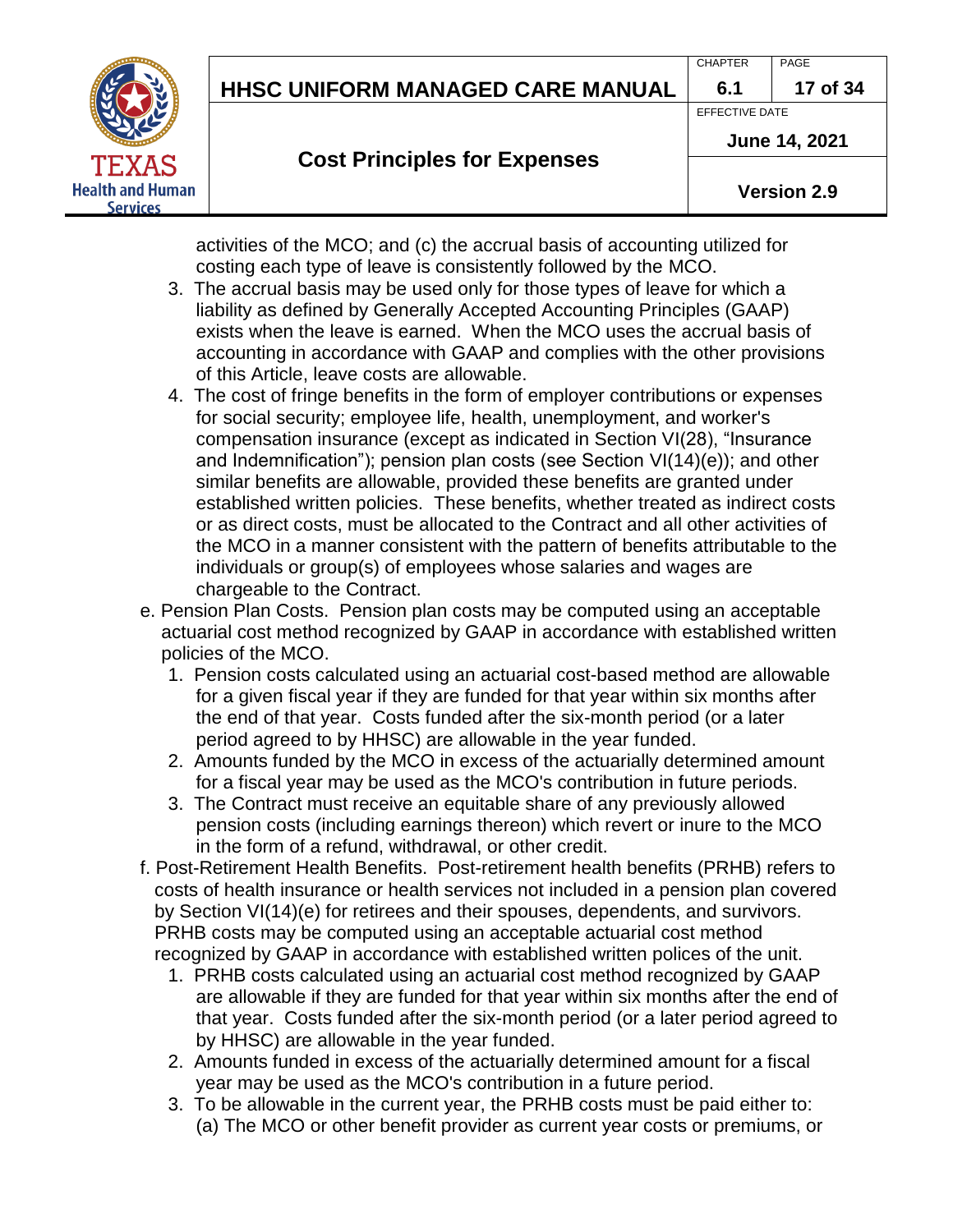

- (b) The MCO or trustee to maintain a trust fund or reserve for the sole purpose of providing post-retirement benefits to retirees and other beneficiaries.
- 4. The Contract must receive an equitable share of any amounts of previously allowed post-retirement benefit costs (including earnings thereon) that revert or inure to the MCO in the form of a refund, withdrawal, or other credit.
- g. Severance Pay.
	- 1. Payments in addition to regular salaries and wages made to workers whose employment is being terminated are allowable to the extent that, in each case, they are required by (a) law, (b) employer-employee agreement, or (c) established written policy.
	- 2. Severance payments (but not accruals) associated with normal turnover are allowable. Such payments must be allocated to all applicable activities of the MCO as an indirect cost.
	- 3. Abnormal or mass severance pay will be considered on a case-by-case basis and is generally unallowable; any exceptions would require advance review by HHSC and would be subject to audit.
- h. Support of Salaries and Wages. These standards regarding time distribution are in addition to the standards for payroll documentation.
	- 1. Charges to the Contract for salaries and wages, whether treated as direct or indirect costs, will be based on payrolls documented in accordance with generally accepted practice of the unit and approved by a responsible official(s) of the MCO.
	- 2. Where employees of the MCO, or an Affiliate, work on multiple activities, a distribution of their salaries or wages will be supported by personnel activity reports or equivalent documentation that meets the standards in Section VI(14)(h)(3) (unless a substitute system has been reviewed in advance by HHSC) and will be subject to HHSC audit. Documentary support will be required for all employees within the MCO and its Affiliates working on activities related to the Contract.
	- 3. Personnel activity reports or equivalent documentation must meet the following standards:
		- (a) They must reflect an after-the-fact distribution of the actual activity of each employee,
		- (b) They must account for the total activity, for which each employee is compensated,
		- (c) They must be prepared at least monthly and must coincide with one or more pay periods, and
		- (d) They must be signed by the employee.
	- 4. Budget estimates or other distribution percentages determined before the services are performed do not qualify as support for charges to the Contract but may be used for interim accounting purposes, provided that:

EFFECTIVE DATE

**June 14, 2021**

**Version 2.9**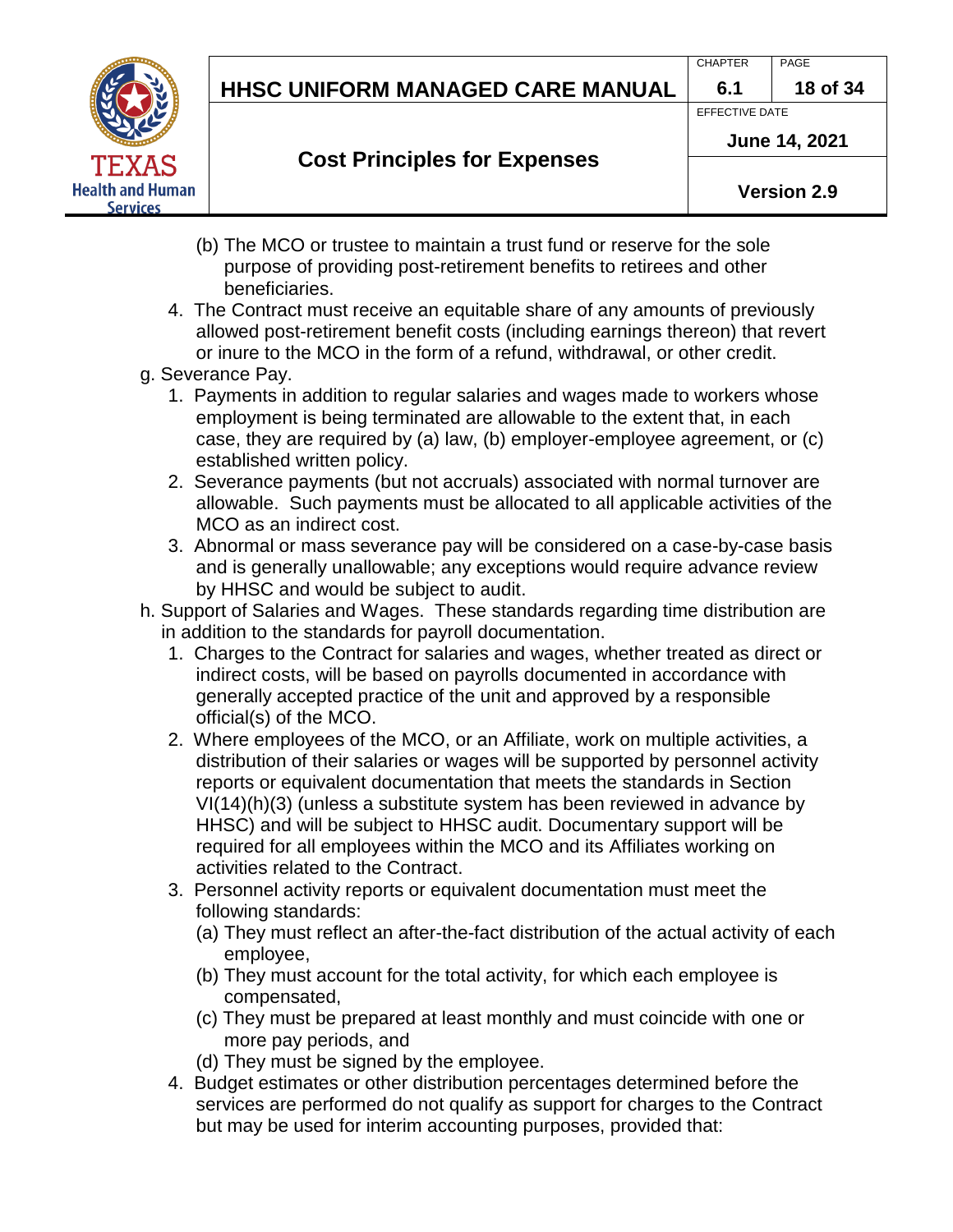

- (a) The MCO's system for establishing the estimates produces reasonable approximations of the activity actually performed; and
- (b) At least quarterly, comparisons of actual costs to budgeted distributions based on the monthly activity reports are made and adjustments to actual costs are recorded.
- i. Employee Incentive Payments. Bonus and/or employee incentive payments are allowable if they are:
	- 1. Part of, and in conformance with, an existing plan that has been submitted to HHSC in accordance with UMCM Chapter 5.0.1, "Deliverables Requirements Matrix." The existing plan must also be in compliance with any relevant specific terms of the Contract, such as those describing the criteria required for an employee incentive payment plan. Bonus and/or employee incentive payments that exceed the limits of the existing plan, as submitted under this subsection, must not be reported as an allowable expense on the FSR;
	- 2. Based on achieving the individual or group performance thresholds with respect to clearly-stated goals within a defined period (generally either the MCO's fiscal year, the MCO Parent's fiscal year, the calendar year, or the FSR reporting period);
	- 3. Paid after the end of and within 90 Days of the defined period, and is not contingent upon future services any recipient would provide;
	- 4. Paid to individuals whose activities support the MCO in the execution of its responsibilities under the Texas managed care contract(s); and
	- 5. Within the employee compensation limits stated in section VI.14.a.4 of this chapter, considering the sum of the total compensation, which includes the bonus and/or employee incentive payments.
- 15.Contingencies. Contributions to a contingency reserve or any similar provision, which is created to cover the costs of events or occurrences that cannot be foretold with certainty as to time, or intensity, or with an assurance of their happening, are unallowable. The term "contingency reserve" excludes self-insurance reserves (see Section VI(28)(d)), pension plan reserves (see Section VI(14)(e)), and postretirement health and other benefit reserves (see Section VI(14)(f)) computed using acceptable actuarial cost methods.
- 16.Contributions and Donations. Contributions and donations, including cash, property, and services, regardless of the recipient, are unallowable.
- 17. Cost of capital. Expenses representing the cost of capital in any manner are unallowable.
- 18.Defense and Prosecution of criminal proceedings, civil proceedings, and claims are generally unallowable.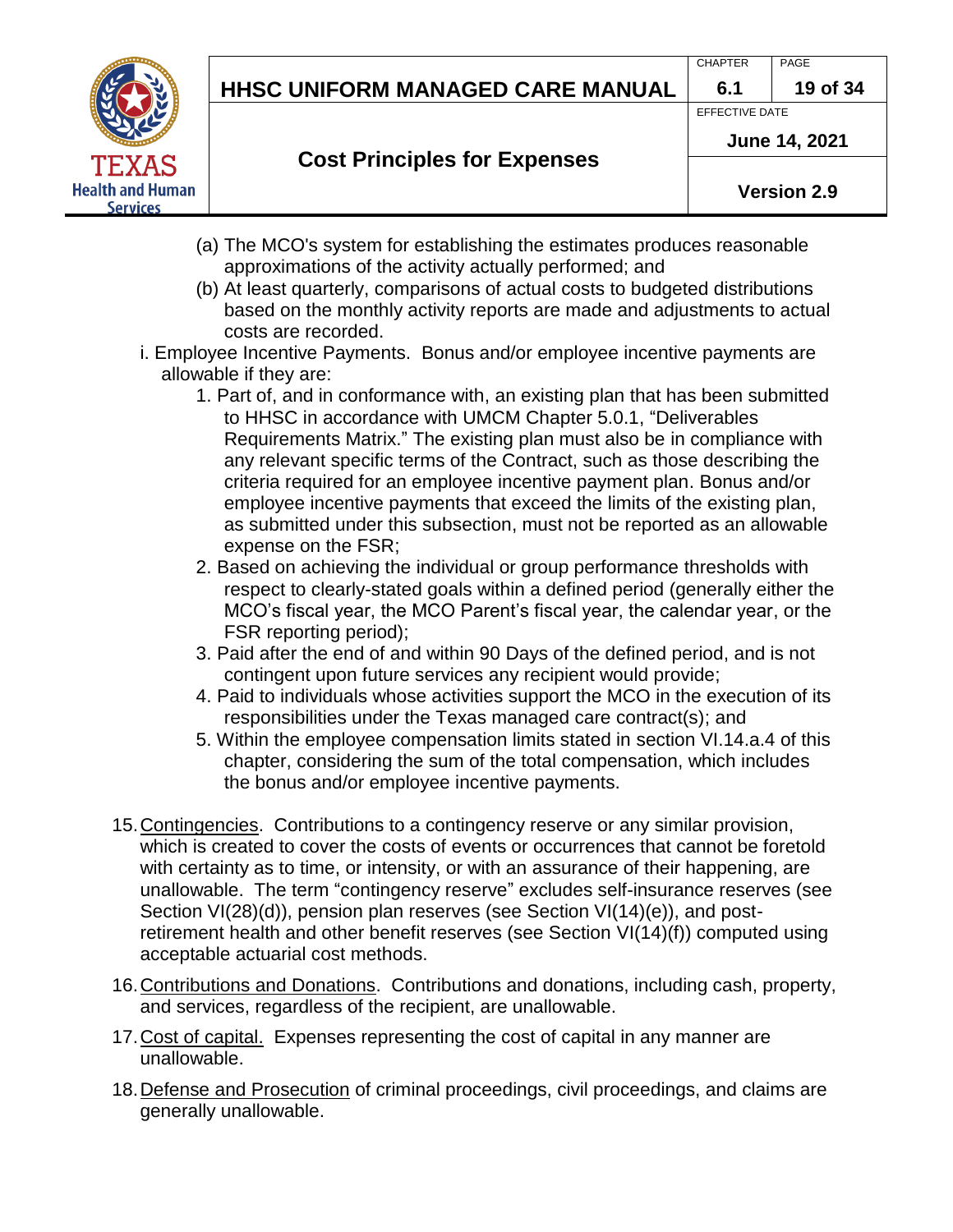

- a. An exception exists for an MCO to identify, investigate, or pursue recoveries relating to suspected Fraud, Abuse, or Waste of providers or unaffiliated subcontractors providing services under the Texas Medicaid/CHIP contracts, as well as to assist with the prosecution of suspected Fraud, Abuse, or Waste with these providers or unaffiliated subcontractors. This exception includes reasonable associated costs incurred in:
	- 1. identifying, investigating, or pursuing Fraud, Waste, or Abuse under the Texas Medicaid/CHIP contracts;
	- 2. any related cooperation with or assistance provided to any state or federal agency; and
	- 3. related defense costs that arise as a result of actions against providers and unaffiliated subcontractors.

Costs incurred under this exception do not have to result in actual recoveries in order to qualify.

b. An exception exists for reasonable legal costs related to subrogation, third party recoveries, and provider credentialing matters, which are allowable if these costs are incurred directly in the administration of the Contract with HHSC. However, no exception extends to the payment by the MCO or any Affiliate of any fines, penalties, settlements, imposed court costs or attorney fees, sanctions, damages, interest, or related types of expenses.

Legal or related costs are not allowable for prosecution of claims against a state or the Federal government or other governmental body; or in connection with any criminal, civil, or administrative proceeding commenced by a state or Federal government or any other governmental body.

- 19.Depreciation and Amortization.
	- a. Depreciation and amortization are a means of allocating the cost of fixed assets and intangible assets to periods benefiting from asset use, respectively. Depreciation for a particular class of assets (e.g., buildings, office equipment, computer equipment) and amortization for a particular class of assets (e.g. patents, leasehold improvements) charged to the Contract must be determined on the same basis used for the entity-wide financial statements.
	- b. The computation of depreciation must be based on the acquisition cost of the assets involved. The value of an asset donated to the unit by an unrelated third party must be its fair market value at the time of donation.
	- c. Charges for depreciation and amortization must be supported by adequate property records, including the amount of depreciation and amortization taken each period.
	- d. Charges for amortization of intangible assets are allowable only to the extent that they represent direct costs for the acquisition of proprietary processes (patents, copyrights, etc.) to be used exclusively in fulfilling the objectives of the Contract.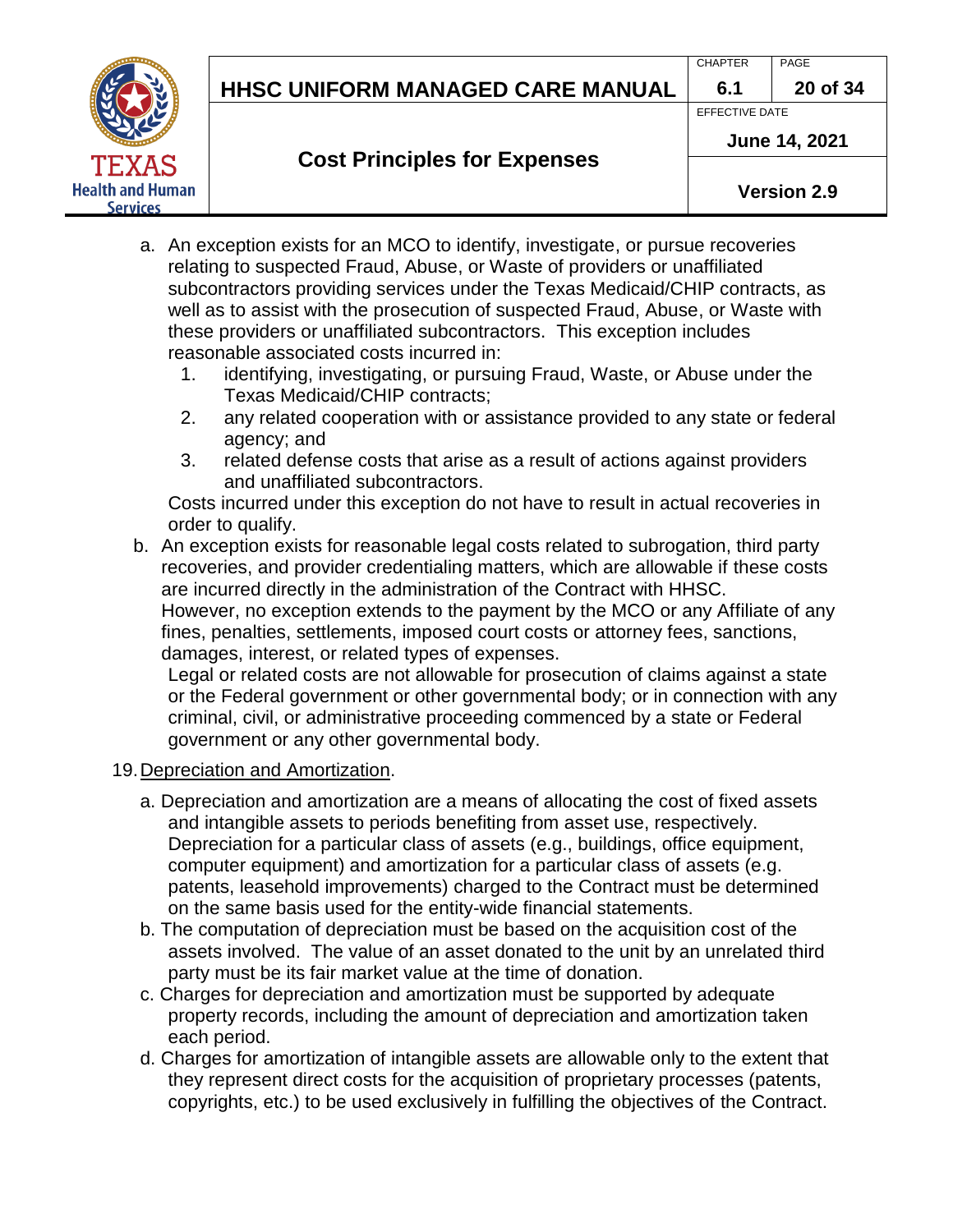

Charges for amortization of intangible assets not related to proprietary processes, such as goodwill and debt acquisition costs, are unallowable.

- 20.Employee Health and Welfare Costs. The costs of health or first-aid clinics or infirmaries, employee counseling services, employee information publications, and any related expenses incurred in accordance with the MCO's policy are allowable. Income generated from any of these activities will be offset against expenses.
- 21.Entertainment. Costs of entertainment, including amusement, diversion, and social activities and any costs directly associated with such costs (such as tickets to shows or sports events, meals, lodging, rentals, transportation, and gratuities) are unallowable.
- 22.Fines and Penalties. Fines, penalties, damages, and other settlements resulting from violations (or alleged violations) of, or failure of the unit to comply with, Federal, State, or local laws and regulations, are unallowable except when incurred as a result of compliance with specific provisions of the Contract or written instructions by HHSC authorizing such payments in advance.
- 23.Income taxes. Federal, state, and local taxes on income are unallowable. This includes excess profit taxes; corporate income taxes paid by a parent; and other income taxes paid by a parent or other Affiliate.
- 24.Investment Management Costs. Costs of investment counsel and staff and similar expenses incurred to enhance income from investments are unallowable.
- 25.Liquidated Damages paid to the Health and Human Services Commission cannot be paid with premium dollars or with investment funds received on premiums. Liquidated Damages must come from other resources of the MCO. Liquidated Damages are unallowable.
- 26.Losses on Disposition of Depreciable Property and other capital assets are unallowable.
- 27.Idle Facilities and Idle Capacity.
	- a. As used in this Section the following terms have the meanings set forth below:
		- 1. Facilities means land and buildings or any portion thereof, equipment individually or collectively, or any other tangible capital asset, wherever located, and whether owned or leased by the MCO.
		- 2. Idle facilities means completely unused facilities that are excess to the MCO's current needs.
		- 3. Idle capacity means the unused capacity of partially used facilities. It is the difference between (a) that which a facility could achieve under 100 percent operating time on a one-shift basis less operating interruptions resulting from time lost for repairs, setups, unsatisfactory materials, and other normal delays, and (b) the extent to which the facility was actually used to meet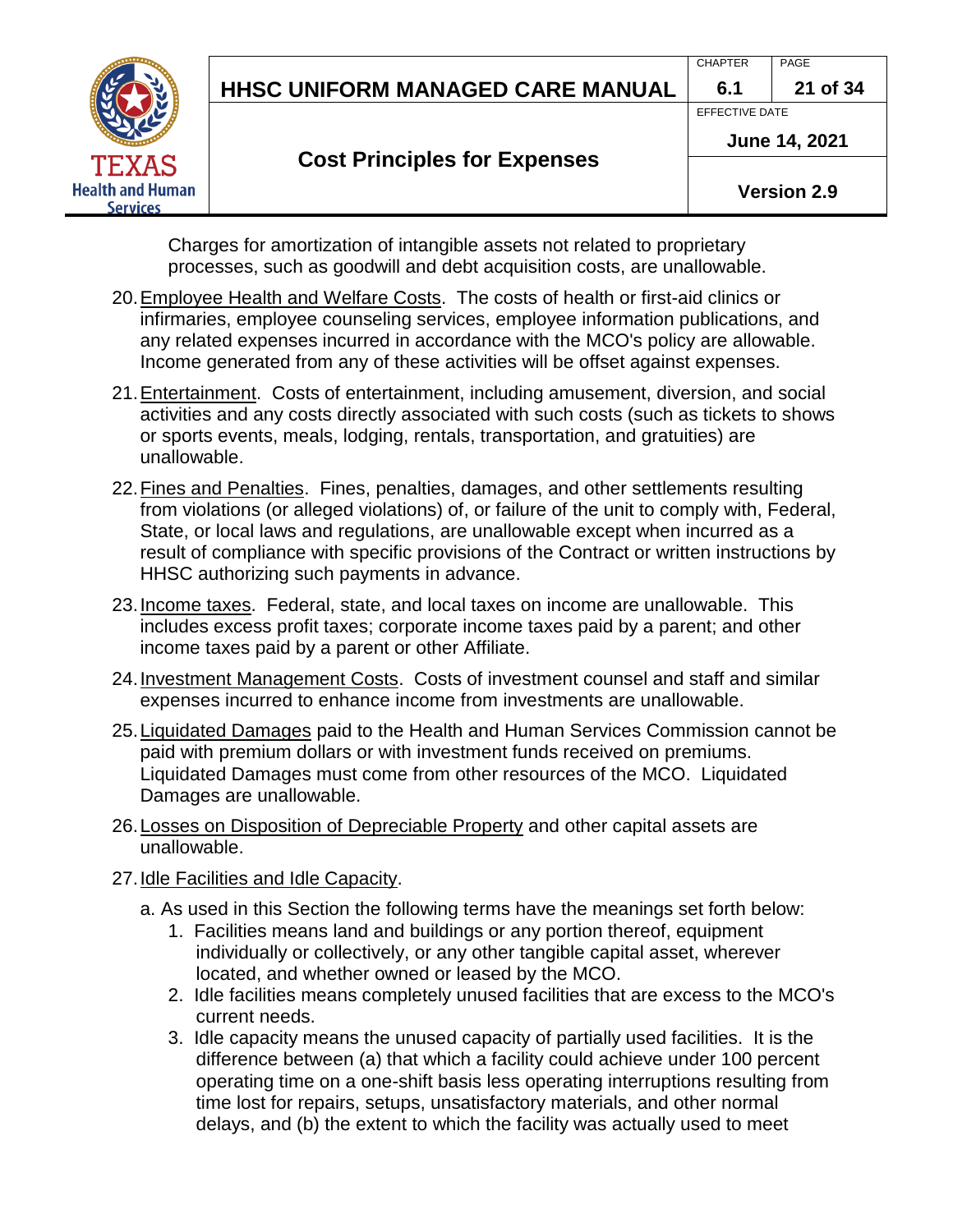

demands during the accounting period. A multi-shift basis should be used if it can be shown that this amount of usage would normally be expected for the type of facility involved.

- 4. Cost of idle facilities or idle capacity means costs such as maintenance, repair, housing, rent, and other related costs, e.g., insurance, interest, and depreciation or use allowances.
- b. The costs of idle facilities are unallowable.

#### 28.Insurance and Indemnification.

- a. Costs of insurance that is required and maintained pursuant to the Contract are allowable but subject to audit.
- b. Costs of other insurance in connection with the general conduct of activities are allowable if the types, extent, and cost of coverage are in accordance with the MCO's policy and sound business practice.
- c. Actual losses that could have been covered by permissible insurance (through a self-insurance program or otherwise) are unallowable, unless expressly provided for in the Contract or as described below. Costs incurred because of losses not covered under nominal deductible insurance coverage provided in keeping with sound management practice, and minor losses not covered by insurance, such as spoilage, breakage, and disappearance of small hand tools which occur in the ordinary course of operations, are allowable.
- d. Contributions to a reserve for certain self-insurance programs including workers' compensation, unemployment compensation, and severance pay are allowable subject to the following provisions.
	- 1. The type of coverage, the extent of coverage, and the rates and premiums would have been allowed had insurance (including reinsurance) been purchased to cover the risks. However, provision for known or reasonably estimated self-insured liabilities, which do not become payable for more than one year after the provision is made, must not exceed the discounted present value of the liability. The rate used for discounting the liability must be determined by giving consideration to such factors as the settlement rate for those liabilities and its investment rate of return.
	- 2. Earnings or investment income on reserves must be credited to those reserves.
	- 3. Contributions to reserves must be based on sound actuarial principles using historical experience and reasonable assumptions. Reserve levels must be analyzed and updated at least biennially for each major risk being insured and take into account any reinsurance, coinsurance, etc. Reserve levels related to employee-related coverage will normally be limited to the value of claims (a) submitted and adjudicated but not paid, (b) submitted but not adjudicated, and (c) incurred but not submitted. Reserve levels in excess of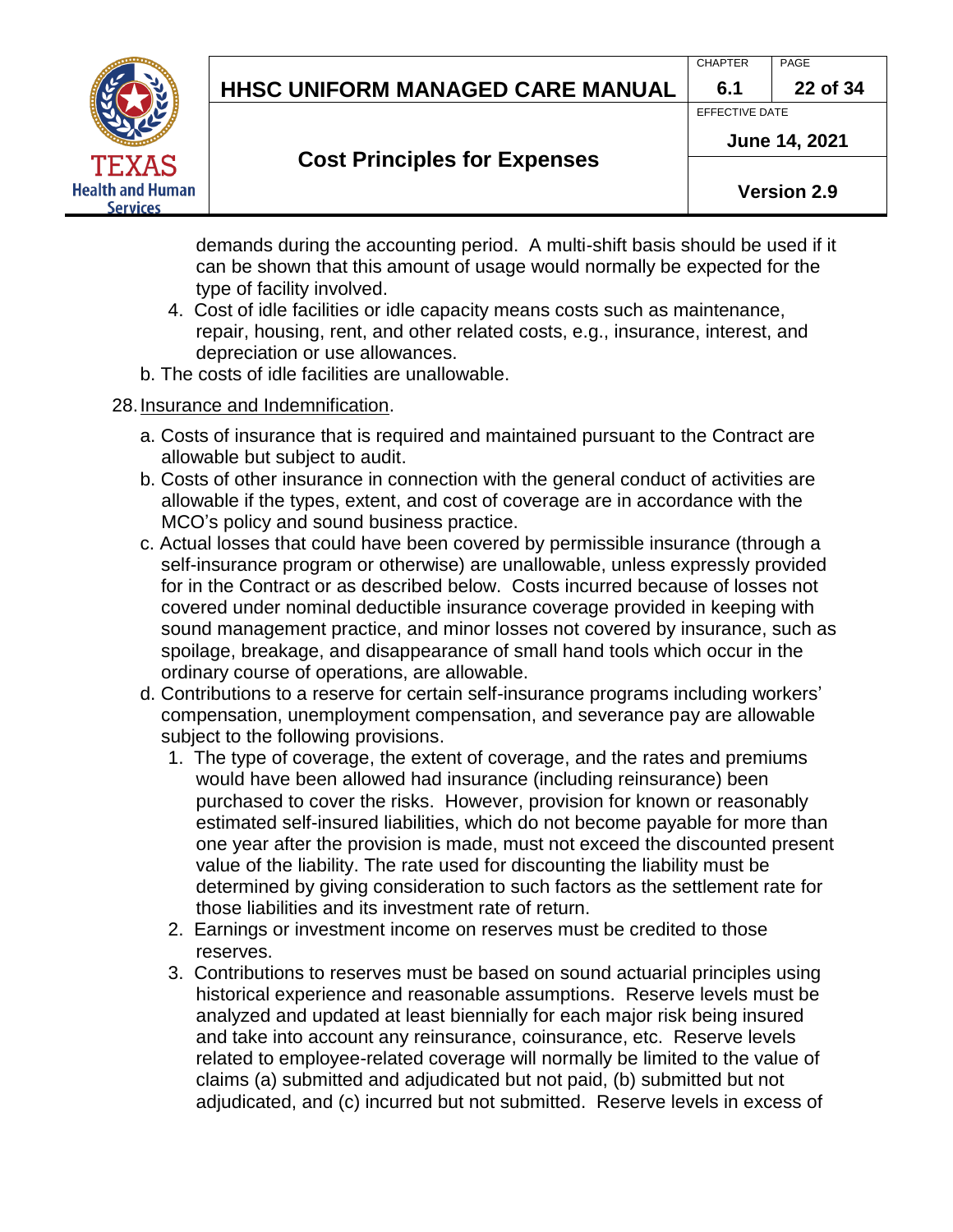

the amounts based on the above must be identified and justified in the cost allocation plan or indirect cost rate proposal.

- 4. Accounting records, actuarial studies, and cost allocations (or billings) must recognize any significant differences due to types of insured risk and losses generated by the various insured activities or agencies of the governmental unit. If the MCO experiences significantly different levels of claims for a particular risk, those differences are to be recognized by the use of separate allocations or other techniques resulting in an equitable allocation.
- 5. Whenever funds are transferred from a self-insurance reserve to other accounts (e.g., general fund), refunds must be made to HHSC for its share of funds transferred, including earned or imputed interest from the date of transfer.
- e. Actual claims paid to or on behalf of employees or former employees for workers' compensation, unemployment compensation, severance pay, and similar employee benefits (e.g., post retirement health benefits), are allowable in the year of payment provided (1) the MCO follows a consistent costing policy, and (2) they are allocated as a general administrative expense to all activities of the MCO.
- f. Insurance refunds must be credited against insurance costs in the year the refund is received.
- g. Indemnification includes securing the MCO against liabilities to third persons and other losses not compensated by insurance or otherwise. HHSC is obligated to indemnify the MCO only to the extent expressly provided for in the Contract.
- 29.Interest. In general, interest expense is unallowable. This includes interest expense incurred by a parent or other Affiliate. Costs incurred for interest on borrowed capital or the use of the MCO's own funds, however represented, are unallowable, except as provided in Section VI(41)(d) (regarding rental costs for certain leases).
- 30.Lobbying. The cost of activities associated directly or indirectly with influencing local state or federal legislation is an unallowable cost.
- 31.Maintenance, Operations, and Repairs. Unless prohibited by law, the cost of utilities, insurance, security, janitorial services, elevator service, upkeep of grounds, necessary maintenance, normal repairs and alterations, and the like are allowable to the extent that they: (1) keep property in an efficient operating condition, (2) do not add to the permanent value of property or appreciably prolong its intended life, and (3) are not otherwise included in rental or other charges for space. Costs that add to the permanent value of property or appreciably prolong its intended life must be treated as capital expenditures.
- 32.Marketing, Advertising, and Public Relations Costs.
	- a. Applicability

This Section describes the advertising, marketing, promotional, outreach, and public relations activities (collectively "marketing activities") that an MCO is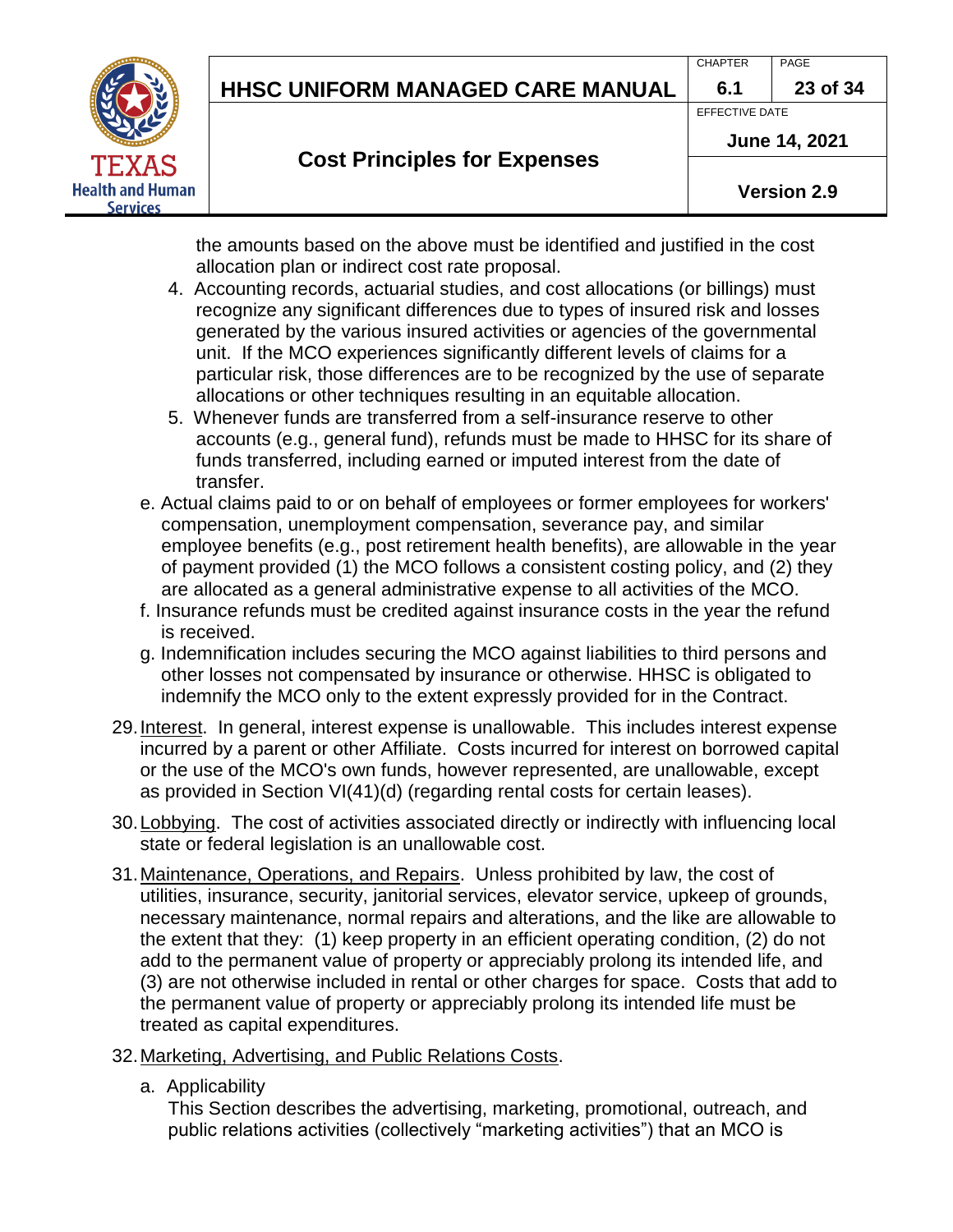|                                                            |                                         | <b>CHAPTER</b> | PAGE               |  |
|------------------------------------------------------------|-----------------------------------------|----------------|--------------------|--|
|                                                            | <b>HHSC UNIFORM MANAGED CARE MANUAL</b> | 6.1            | 24 of 34           |  |
|                                                            |                                         |                | EFFECTIVE DATE     |  |
|                                                            |                                         | June 14, 2021  |                    |  |
| <b>TEXAS</b><br><b>Health and Human</b><br><b>Services</b> | <b>Cost Principles for Expenses</b>     |                | <b>Version 2.9</b> |  |
|                                                            |                                         |                |                    |  |

permitted to *record as an allowable expense* on the FSRs. For rules concerning *permissible* marketing activities, refer to Uniform Managed Care Manual (UMCM) Chapter 4.3, "Marketing Policies and Procedures." A marketing activity may be permissible under Chapter 4.3, but not an allowable expense for purposes of FSR reporting. A communication from HHSC regarding specific permitted marketing practices does not override language in this Section regarding the allowability of expenses.

This Section describes the costs allowable for inclusion on the FSR, and the specific line items for recording those costs on the FSR.

- b. Costs That Are Allowable as Marketing Expenses on the FSR The following costs are allowable as deductible expenses on the FSR, subject to the limitations as listed under Section VI(32)(d), "Unallowable Costs". MCO should record the following costs on the Marketing Expenses line item on the FSR.
	- 1. Advertising Costs, when incurred by the MCO for promotional and outreach efforts, if all three of the following criteria are met:
		- (i) an HHSC Program that the MCO participates in is mentioned within the promotional or outreach materials;
		- (ii) the advertising (or related activity) is not in violation of UMCM Chapter 4.3; and
		- (iii) the primary target audience consists of Medicaid or CHIP Program eligibles in Texas.
	- 2. Other Marketing Costs, when incurred by the MCO for the following items:
		- (i) member surveys;
		- (ii) member focus groups and advisory committees;
		- (iii) materials or events oriented specifically at member education or community health education;
		- (iv) Marketing Incentives (as defined in UMCM Chapter 4.3);
		- (v) non-cash promotional items and giveaways valued at \$10 or less each, that are distributed solely to current or prospective Texas Medicaid or CHIP members or their families; or
		- (vi) reasonable payments for booth rentals at events attended by the MCO for member outreach purposes, which events are attended by prospective Texas Medicaid or CHIP members or their families.
- c. Related Costs That Are Allowable on the FSR, But Not as Marketing Expenses The following costs are allowable as deductible expenses on the FSR, subject to the limitations as listed under Section VI(32)(d), "Unallowable Costs," but should NOT be recorded on the Marketing Expenses line item on the FSR.
	- 1. Provider directories, provider manuals, and member handbooks. These items are not considered to be Marketing Expenses for FSR reporting purposes. Costs associated with directories, manuals, and handbooks should be recorded under Printing or Postage, as may be appropriate. If an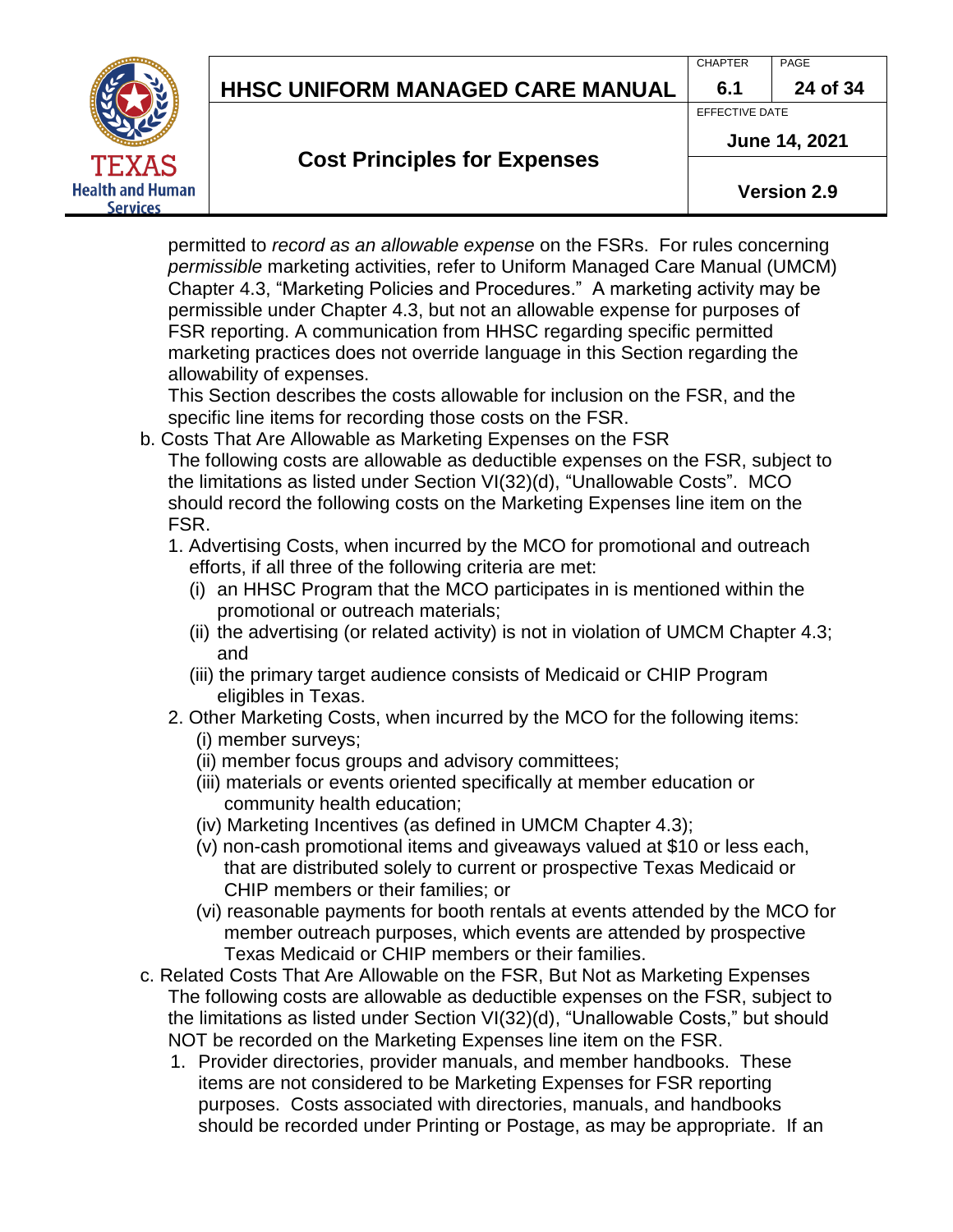

external firm handles some of this effort, the Outsourced Services line item may be utilized for the appropriate portion of those costs. Any allowable related costs that do not fit under these line items should be recorded under Other Administrative Services.

- 2. Mailing and printing costs for correspondence with current members. These items are not considered Marketing Expenses, unless a specific effort is primarily oriented towards member retention or member renewal. Allowable costs associated with these items should be recorded in the same manner described above for directories, provider manuals, and handbooks.
- 3. Certain non-marketing Advertising Costs, when incurred by the MCO for:
	- (i) the recruitment of personnel to perform services for the HHSC Program(s);
	- (ii) the procurement of goods and services for the HHSC Program(s);
	- (iii) the disposal of surplus materials directly by the MCO; or
	- (iv) certain limited other cases, where the incurrence of Advertising Costs are necessary to meet the requirements of the Contract with HHSC. These non-marketing Advertising costs should be recorded as Other Administrative Expenses.
- 4. Public Relations Costs incurred by the MCO as a direct, non-allocated cost for public relations activities are allowable in the following circumstances:
	- (i) public relations activities required by the Contract with HHSC;
	- (ii) costs incurred to communicate with the public and press pertaining to specific activities, accomplishments, or outcomes that result from performance of services under the Contract with HHSC, as long as the MCO includes the name of the applicable HHSC Program(s);
	- (iii) costs related to the Contract with HHSC that are incurred to: (A) respond to inquiries on the MCO's policies and activities;
		- (B) communicate with the public and press; or
		- (C) conduct general communication with news media, to the extent that the activities are limited to communication necessary to keep the public informed on matters of public concern such as notice of contract awards, facility closings or openings, employee layoffs or rehires, financial information; and
	- (iv) costs of MCO participation in community service activities (e.g., blood bank drives, charity drives, disaster assistance).

Valid Public Relations costs should be recorded in the FSR on appropriate line items similar to as described under website hosting costs in this Section.

5. Basic website costs, including home-site hosting, site maintenance, etc. These items are not considered Marketing Expenses, unless the cost is dedicated to the procurement of internet advertising. Hosting and maintenance should be recorded under Salaries for that portion that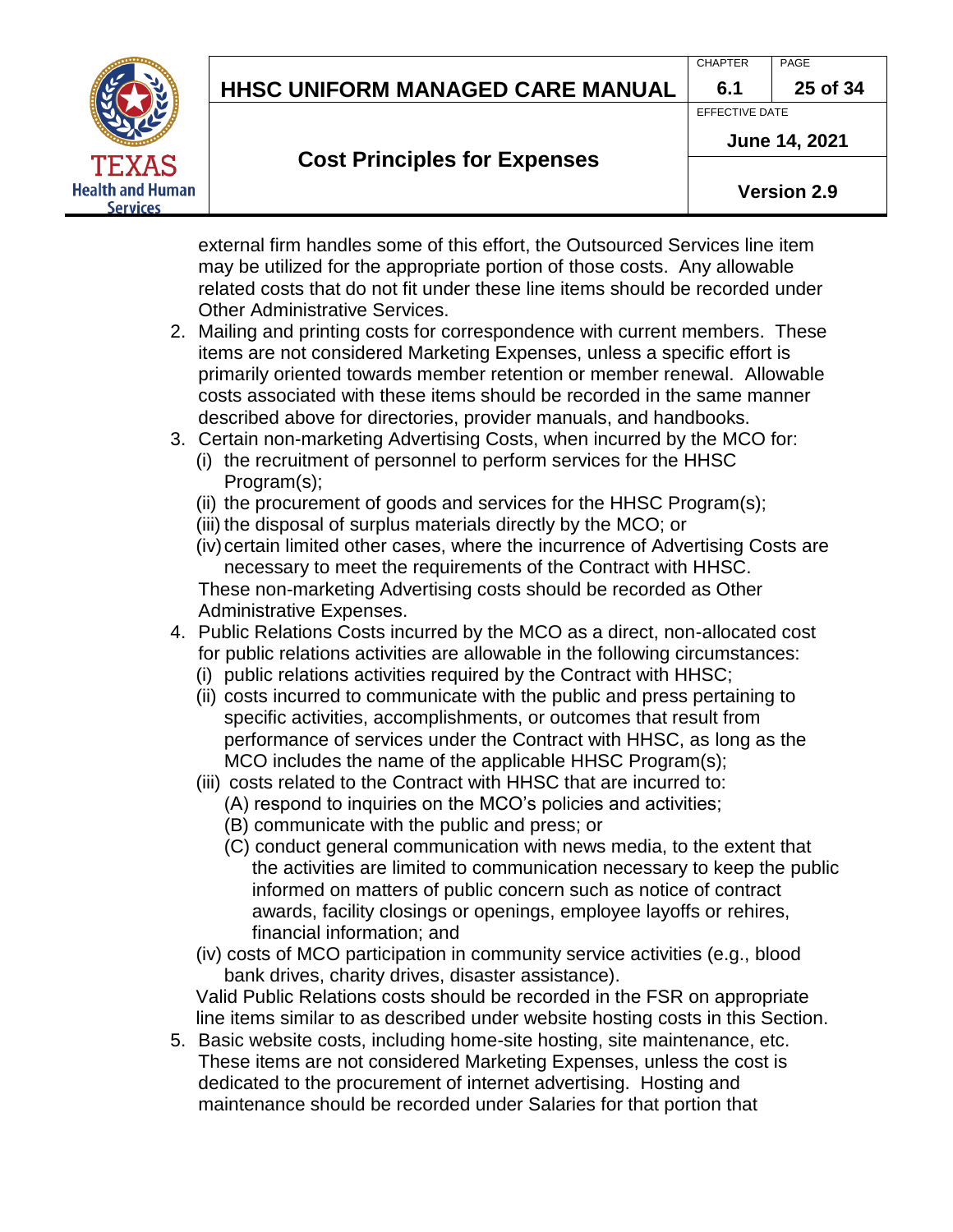

# **HHSC Uniform Managed Care MANUAL HHSC UNIFORM MANAGED CARE MANUAL 6.1 26 of 34**

CHAPTER PAGE

#### EFFECTIVE DATE

### **Cost Principles for Expenses**

**June 14, 2021**

**Version 2.9**

represents in-house efforts, to Outsourced Services for appropriate external fees, and otherwise to Other Administrative Expenses.

- 6. Marketing-related and Public Relations related overhead allocations (or assessments), from a parent (or other Affiliate). Such allocations and assessments generally should be recorded under Affiliate Allocations/Charges. An exception to this would be for a cost that solely represents a direct net payment to an unaffiliated third party, wherein the payment is specifically for advertising directed to Program-eligible populations in Texas, in which an HHSC Program is mentioned.
- 7. Costs of professional and industry organizations, associations, and periodicals, including memberships, subscriptions, meeting costs, and associated dues, fees, contributions, reimbursements, etc. Valid costs associated with these professional association items should be recorded under Other Administrative Expenses.
- 8. Other related marketing and advertising type costs that are allowable per this Chapter, but excluded from being reported on the Marketing Expense line, should be reported on the FSR under Other Administrative Expenses if the MCO determines that no other line item is appropriate.
- d. Unallowable Costs

Advertising Costs, Public Relations Costs, and Other Marketing Costs that are not allowable expenses on the FSR include the following.

- 1. Any media or efforts that do not mention an HHSC Program. An exception to this is non-cash promotional items and giveaways valued at \$10 or less each, which are distributed solely to current or prospective Texas Medicaid or CHIP members or their families.
- 2. Any activity that does not comply with UMCM Chapter 4.3.
- 3. Any costs associated with any of the following:
	- (i) any written or oral statements containing material misrepresentations of fact or law, or that are in any manner determined by HHSC to be significantly misleading;
	- (ii) usage of "Spam," as defined by UMCM Chapter 4.3;
	- (iii) materials used or efforts directed, in whole or in part, at anything unrelated to the applicable HHSC Program;
	- (iv)activities outside the State of Texas;
	- (v) royalty fees or franchise fees;
	- (vi) gifts or gratuities (excluding certain low-cost-per-item mass-produced promotional giveaway items, as may be allowed under the requirements of Section VI(32)(b)(2));
	- (vii) charitable donations of any kind, including cash contributions to non-profit organizations, and paid sponsorships;
	- (viii)Value-Added Services;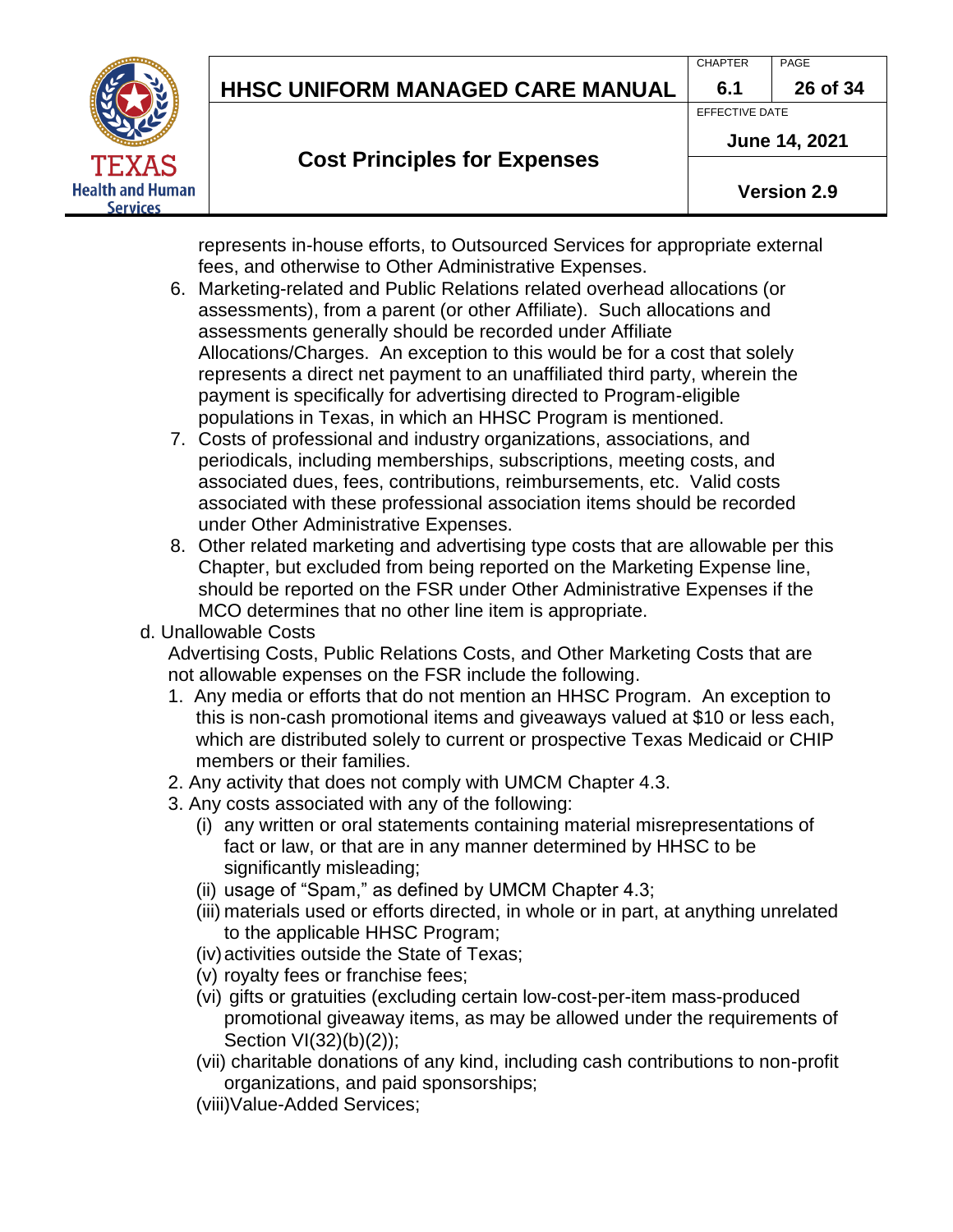

# **HHSC Uniform Managed Care MANUAL HHSC UNIFORM MANAGED CARE MANUAL 6.1 27 of 34**

CHAPTER PAGE

EFFECTIVE DATE

### **Cost Principles for Expenses**

**June 14, 2021**

**Version 2.9**

- (ix) the costs of conventions, retreats, gatherings, parties, awards presentations, appreciation events, celebrations, entertainment, nonoutreach activities, internal meetings, or events related to internal activities of the MCO or its Affiliates;
- (x) expenses related to events described in Section VI(32)(d)(3)(ix) above, including costs associated with displays, demonstrations, and exhibits; costs of meeting rooms and hospitality suites; and any related airfare, lodging, meals, car rental, fuel, taxi, mileage, parking, laundry, entertainment, and other travel expenses;
- (xi) unsolicited direct mail to non-members; cold-calling; door-to-door marketing; or acquisition or development of non-member mailing lists;
- (xii) fees (including assessments, allocations, overhead, or other charges) invoiced from a parent organization (or other Affiliate), for any advertising related costs, public relations related costs, or other marketing expenses. An exception to this would be where any costs pertain directly and solely to an HHSC Program, and represent only the direct net external payment to an unaffiliated third party.
- 4. Costs of memberships in civic or community organizations, including dues and expenses associated with country club and fraternal organizations.
- 5. Political contributions or costs associated with lobbying, and any costs associated with elected officials or candidates.
- 6. Any costs or activities that do not comply with 2 C.F.R. Part 200 or the Federal Acquisition Regulations (FAR), including 42 C.F.R. § 438.104.
- 33.Materials and Supplies. The cost of materials and supplies is allowable. Purchases should be charged at their actual prices after deducting all cash discounts, trade discounts, rebates, and allowances received. Withdrawals from general stores or stockrooms should be charged at cost under any recognized method of pricing, consistently applied. Incoming transportation charges are a proper part of materials and supply costs.

### 34.Memberships, Subscriptions, and Professional Activities.

- a. Costs of the MCO's memberships in business, technical, and professional organizations are allowable.
- b. Costs of the MCO's subscriptions to business, professional, and technical periodicals are allowable.
- c. Costs of meetings and conferences where the primary purpose is training or the dissemination of technical information, including meals, transportation, rental of meeting facilities, and other incidental costs are allowable, subject to the limitations of Section VI(47), "Travel Costs."
- d. Costs of membership in civic and community social organizations are unallowable.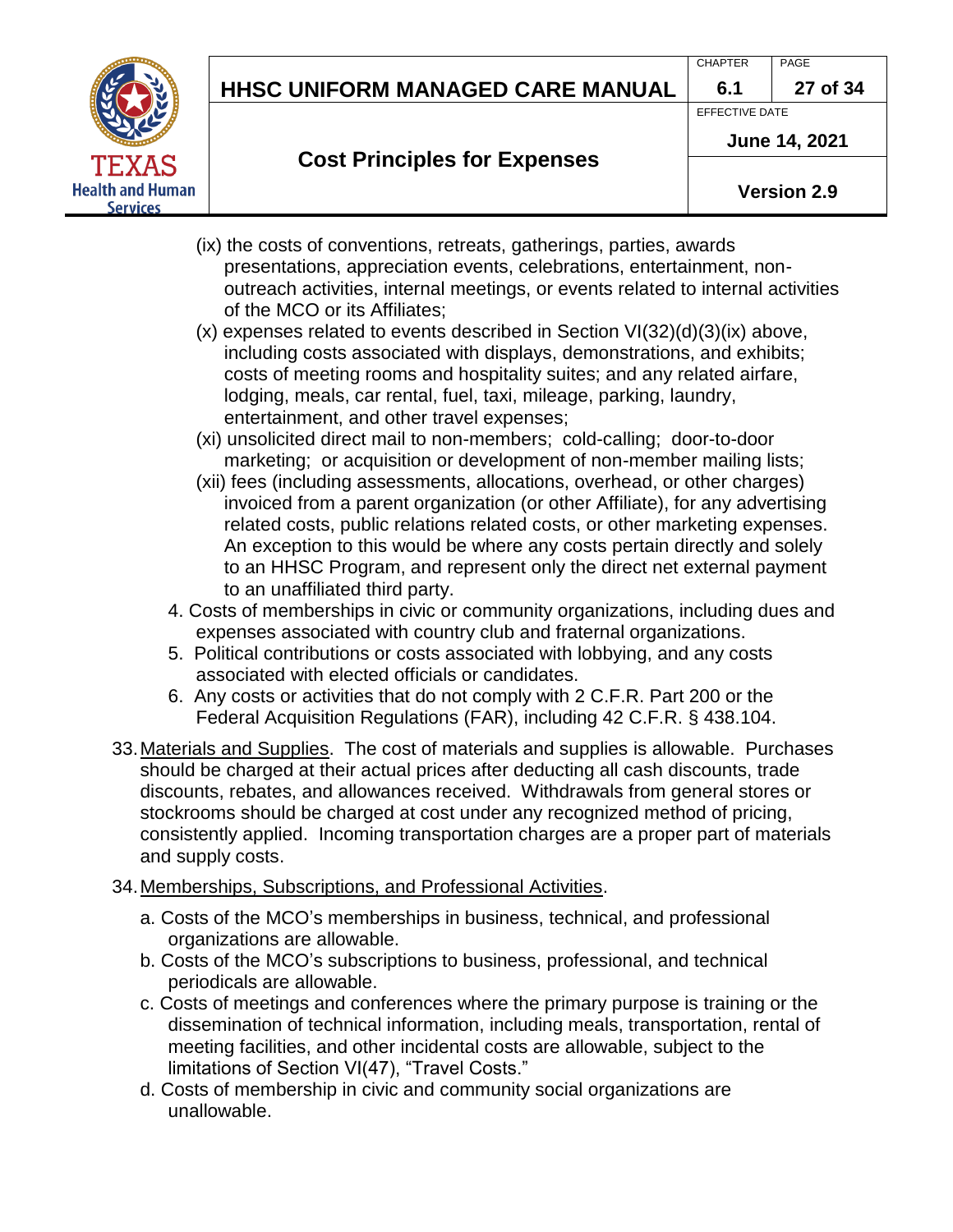

- e. Costs of membership in organizations substantially engaged in lobbying are unallowable.
- 35.Motor Pools. The costs of a service organization that provides automobiles to the MCO at a mileage or fixed rate or provides vehicle maintenance, inspection, and repair services are allowable.
- 36.Pre-implementation Costs. Pre-implementation costs are certain costs incurred between the date of tentative Contract award, and the Effective Date of the Contract. Pre-implementation costs are allowable if such costs are expensed to Rate Period 1, included in the first full quarterly FSR submission, and meet all of the following criteria.
	- a. The costs are Reasonable Costs and would otherwise be allowable (if they had been incurred on or after the Effective Date) under the provisions of the Contract, and are necessary for the MCO to implement the Contract.
	- b. The costs are Direct Costs under the provisions of the Contract.
	- c. The costs are incremental. A cost is incremental if it would not have been incurred by the MCO in the absence of the Contract. For example, allocations of compensation costs for individuals who were employed by the MCO prior to or commensurate with the Effective Date of the Contract are reimbursable only if:
		- (1) the MCO can demonstrate that the employees were hired solely to provide services under the Contract, or received additional compensation (such as overtime) for services directly related to implementation of the Contract, or
		- (2) the MCO can support that the employees did work on Contract issues evidenced by supporting documentation such as time and attendance sheets or monthly work analysis worksheets.

Any allocated expenses (such as postage, office supplies, telephone, utilities, and printing) must be supported by an allocation methodology and documentation that the expense was necessary for Contract implementation.

d. If costs are paid or payable, directly or indirectly, to an Affiliate, supporting documentation must reflect that the MCO has not included on the FSR reporting any amounts paid to Affiliates for goods and services that would be deemed unallowable expenditures under the Contract (if they had been incurred on or after the Effective Date). See Section I(D), "Affiliate transactions and Affiliate cost reporting."

Pre-implementation costs require submission of a specified spreadsheet and other documentation as may be prescribed by HHSC or its auditor. There are certain limitations for these costs in terms of the potential carry-forward of any Rate Period 1 losses.

Costs incurred prior to the notification of Contract award, which may be incurred in anticipation of the award of the Contract, or in connection with Contract negotiations, bid preparation, or RFP submission, etc., are unallowable.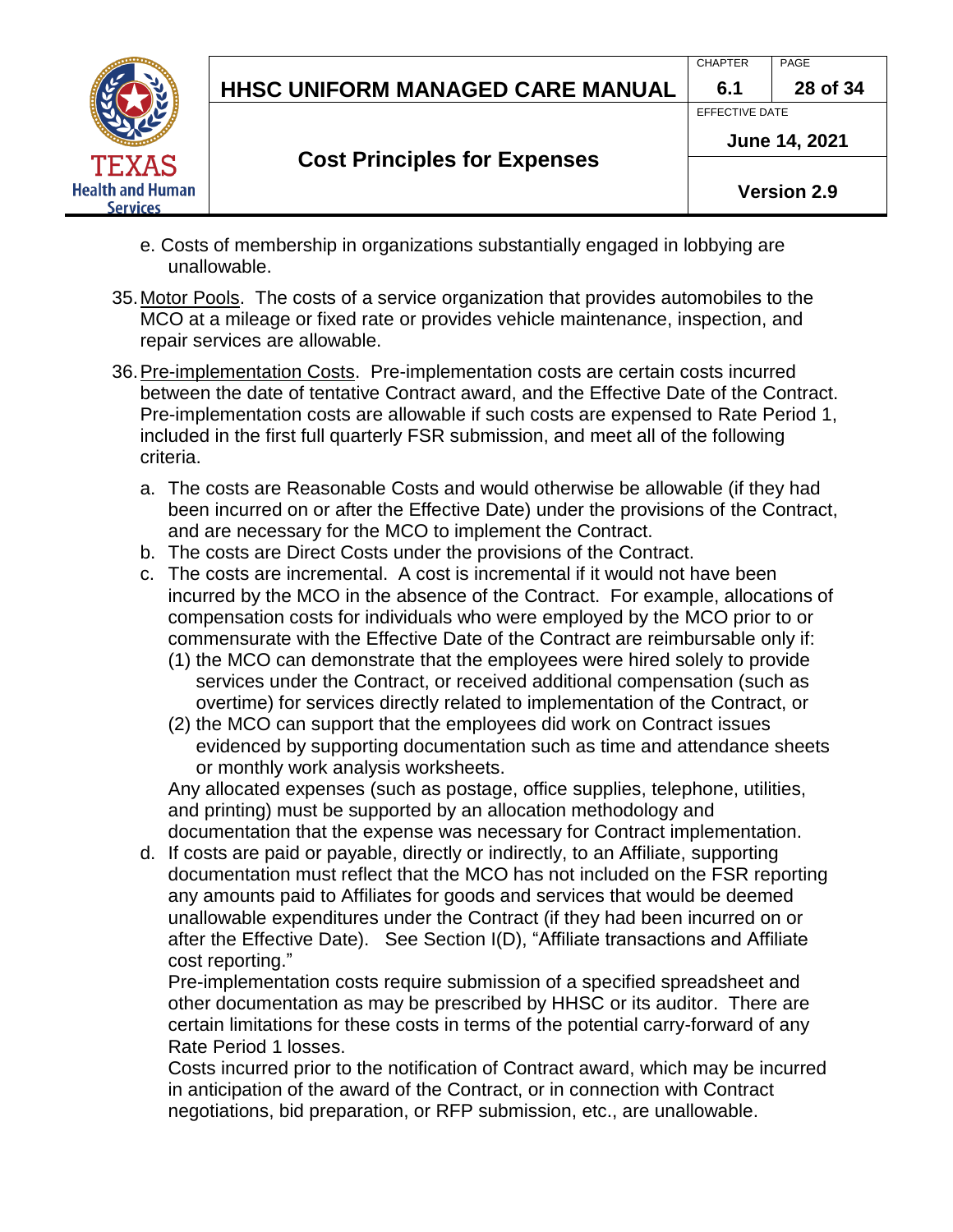

Expenses must be reported for each month in which the expenses were incurred and must be reported to HHSC in a designated format. These expenses must be counted toward the calculation of total expenses for the first FSR reporting period for the purposes of calculating the net income before taxes. These expenses must not be allocated or amortized beyond the first FSR reporting period.

- 37.Professional Service Costs.
	- a. Costs of professional and consultant services rendered by persons or organizations that are members of a particular profession or possess a special skill, whether or not officers, are professional services costs. Cost of professional and consultant services rendered by persons or organizations who are not officers or employees of the MCO, are allowable if they: are reasonable in relation to the services rendered; are not contingent upon recovery of the costs from HHSC; and do not conflict with any other provisions of this Chapter.
	- b. Retainer fees supported by evidence of bona fide services available or rendered are allowable.
- 38. Proposal Costs. Costs of preparing proposals for potential contracts are unallowable.
- 39.Publication and Printing Costs. Publication costs, including the costs of printing (including the processes of composition, plate-making, presswork, binding, and the end products produced by such processes), distribution, promotion, mailing, and general handling are allowable.
- 40.Rebates and profit sharing. Unless specifically allowed by the HHSC contract (e.g., Pharmacy rebates), any profit sharing or rebate arrangement between the contractor and a subcontractor is unallowable. Likewise, any fees or assessments between an operating subsidiary and an Affiliate, which are not tied to specifically identified services that directly benefit the contract, such that the fee is effectively a form of profit payment or rebate to the Affiliate, are unallowable unless specifically allowed by the HHSC contract.
- 41.Rental Costs.
	- a. Subject to the limitations described in Sections VI(41)(b) through (41)(d), rental costs are allowable to the extent that the rates are reasonable when considering: rental costs of comparable property, if any; market conditions in the area; alternatives available; and the type, life expectancy, condition, and value of the property leased.
	- b. Rental costs under sale and leaseback arrangements are allowable only up to the amount that would be allowed had the MCO continued to own the property.
	- c. Rental costs under less-than-arms-length leases are allowable only up to the amount that would be allowed had title to the property vested in the MCO. For this purpose, less-than-arms-length leases include those where: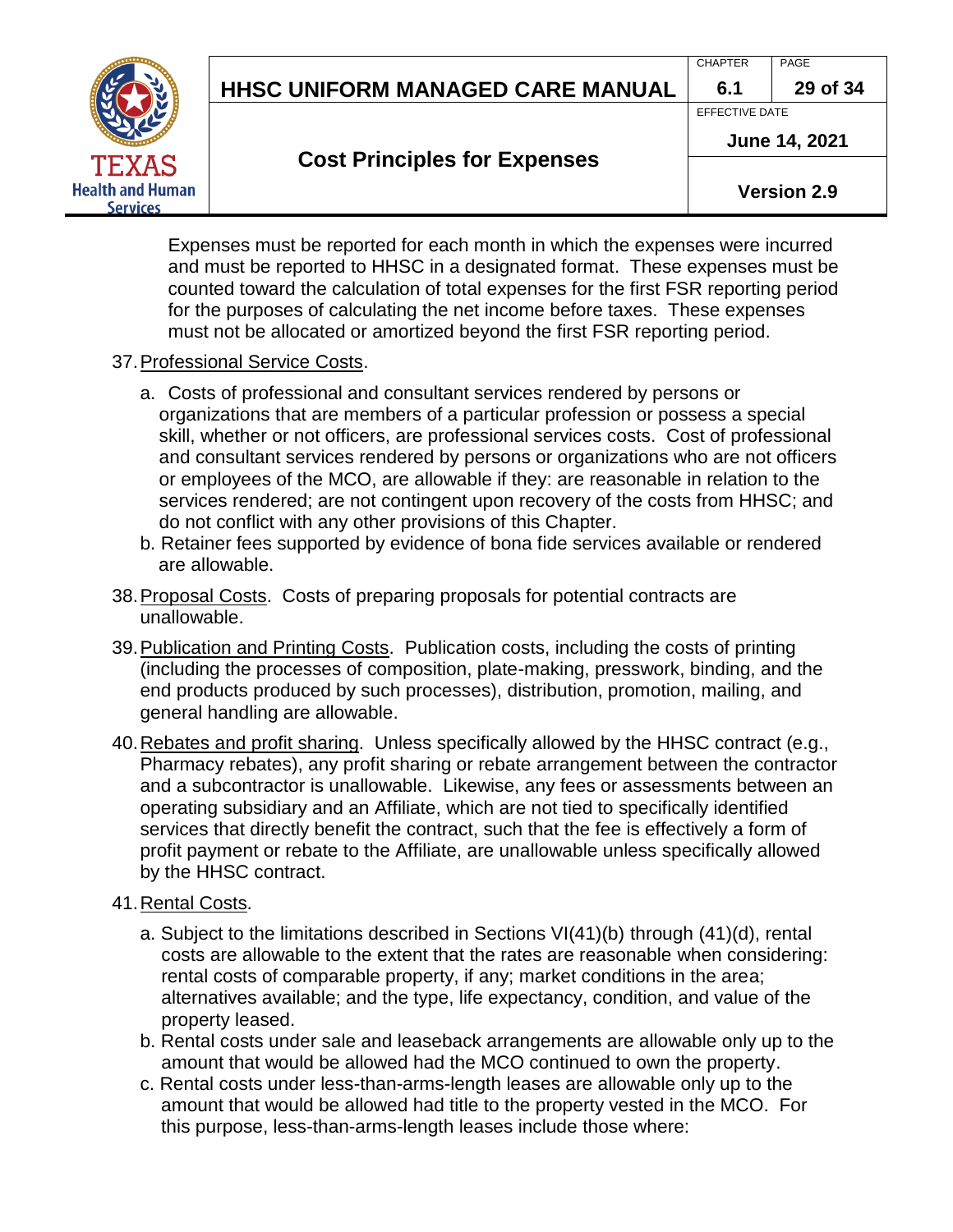

- 1. One party to the lease is able to control or substantially influence the actions of the other;
- 2. Both parties are parts of the same MCO or are Affiliates; or
- 3. The MCO creates an authority or similar entity to acquire and lease the facilities to the MCO and other parties.
- d. Rental costs under leases required to be treated as capital leases under GAAP, are allowable only up to the amount that would be allowed had the MCO purchased the property on the date the lease agreement was executed. This amount would include expenses such as depreciation, interest, maintenance, and insurance. The provisions of Financial Accounting Standards Board Statement 13 must be used to determine whether a lease is a capital lease.
- 42.Retrocession Agreements. "Retrocession" refers to a transaction where a reinsurer cedes or transfers back to the insured or its designee all or part of the reinsurance that the reinsurer previously assumed. While the reinsurer is "providing" ongoing reinsurance to the insured in one contract, it is simultaneously relieving itself of all or part of that reinsurance obligation in another contract. In conjunction with this transfer of risk away from the reinsurer, a retrocession agreement may involve the return of reinsurance premiums back to the insured or its designee, or the remitting of other payments from the reinsurer to the insured or its designee, that have the effect of substantially offsetting or reducing the gross amount that had been paid to the reinsurer by the insured in the original reinsurance.

Any retrocession agreement that would impact FSR reporting and that fails to strictly meet the requirements of this Chapter prior to audit may be deemed a material breach of the Contract. A retrocession agreement may be permissible under the Contract only if it meets all the criteria listed in this Section.

Any retrocession payments made by a reinsurer or its Affiliate that are related in any manner to the costs incurred or services performed under the MCO Contract, and which payments are or may be received by an MCO or an Affiliate, must be included in the FSR as a "contra-cost," or an offset to other reported costs, thus reducing overall expenses reported. Any retrocession payments that are contractually required due to activity in a given SFY must be reported in that SFY's FSR reporting, even if the payments are not received until a subsequent SFY. Retrocession agreements may not be utilized to shift FSR-reported profitability either between years or out of the MCO.

Copies of all retrocession agreements relating to the MCO Contract must be sent to HHSC, including any amendments or renewals. Retrocession agreements, amendments, and renewals must receive HHSC's prior written approval and are subject to audit. These requirements also apply to any retrocession agreement (or payment) between an Affiliate and a third party, if the agreement (or payment) would affect the reported cost on the FSR. These requirements apply to any "interests and liabilities contract" associated with any reinsurance agreement; "excess of loss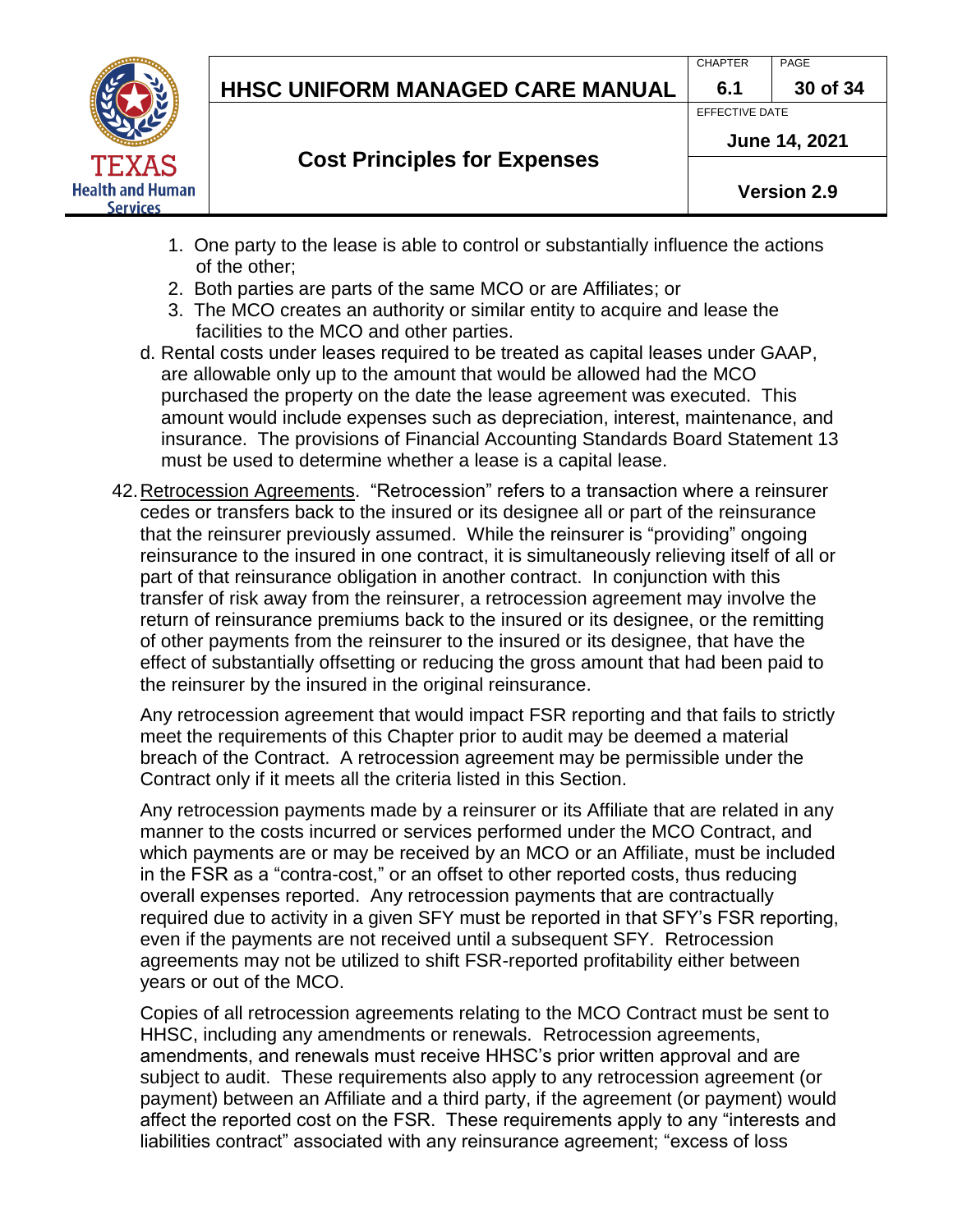

reinsurance binder;" reinsurance-related "experience refunds;" and other arrangements that may affect similar mechanisms. These requirements also apply to any agreement or arrangement with a third party that wholly or partially negates, or significantly offsets, any reinsurance with the third party or any of its affiliates.

- 43. Risk Mitigation. Risk mitigation refers to the shifting of financial risk to another entity, in exchange for a payment. For purposes of FSR reporting, a reinsurance arrangement will be considered to have accomplished "risk mitigation" only to the extent that the arrangement shifts risk to a non-Affiliate. Further, retrocession arrangements may have the effect of cancelling all or part of the risk mitigation.
- 44.Royalty Agreements (including associated fees, payments, expenses, and premiums). Payments to an Affiliate for any form of royalty are unallowable. This includes fees, payments, expenses, premiums, assessments, and overhead allocations to recognize the advantage or value of proprietary systems, business products, processes, and methodologies; intellectual property; brand name recognition; logos; experience and expertise; and ability to raise capital. Costs for these items are unallowable, regardless of whether they are labeled as royalty payments.

### 45.Taxes.

- a. Income taxes and state franchise taxes are unallowable.
- b. In general, other taxes that the MCO is legally required to pay, such as the Health Insurance Providers Fee imposed by Section 9010 of the Patient Protection and Affordable Care Act and Section 1406 of the Health Care and Education Reconciliation Act of 2010, are allowable.
- c. Gasoline taxes, motor vehicle fees, and other taxes that are in effect user fees for benefits provided to the federal government are allowable.
- d. Applicable Premium and Maintenance taxes are an allowable charge to the Contract.
- e. This provision does not restrict HHSC's authority to identify taxes where state participation is inappropriate. Where the identification of the amount of unallowable taxes would require an inordinate amount of effort, HHSC may accept a reasonable approximation of the unallowable amount.
- 46.Training. The cost of training provided for employee development is allowable.
- 47.MCO Travel costs.
	- a. General. Travel costs are allowable only as a direct cost for expenses for transportation, lodging, subsistence, and related items incurred by employees traveling on official business specifically related to the program. Travel costs related to employee training are allowable. Such costs may be charged on an actual cost basis, on a per diem or mileage basis in lieu of actual costs incurred, or on a combination of the two, provided the method used is applied to an entire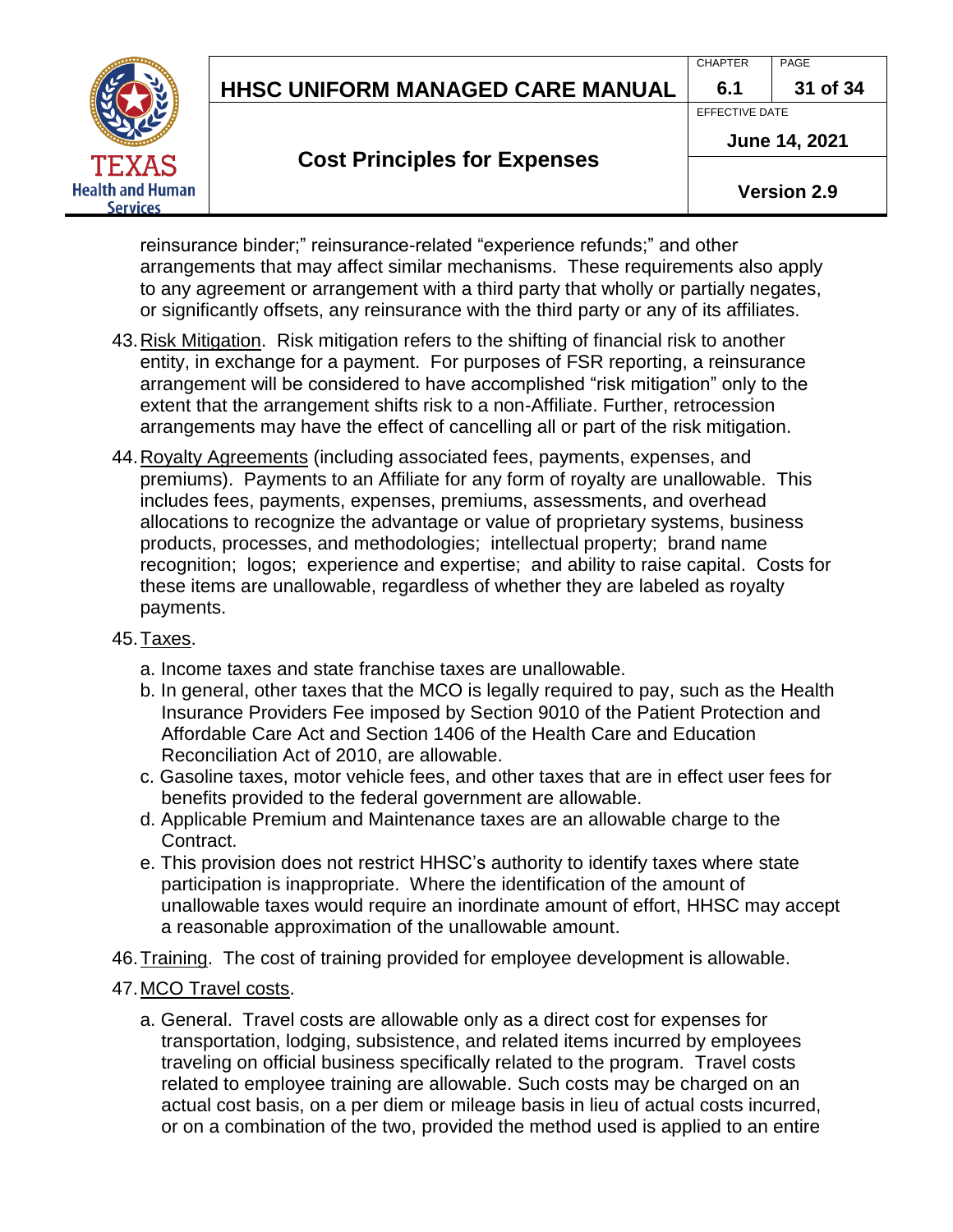

trip, and results in charges consistent with those normally allowed in like circumstances in all other activities of the MCO.

- b. Lodging and subsistence. Costs incurred by employees and officers for travel, including costs of lodging, other subsistence, and incidental expenses, will be considered reasonable and allowable only to the extent the costs do not exceed charges normally allowed by the MCO in its regular operations as a result of the MCO's policy. In the absence of a written policy regarding travel costs, the rates and amounts of travel will be allowed only as part of a plan reviewed in advance by HHSC and subject to audit.
- c. Commercial air travel. Airfare costs in excess of the customary standard (coach or equivalent) airfare are unallowable.
- d. Air travel by other than commercial carrier. Cost of travel by the MCO-owned, leased, or -chartered aircraft, as used in this Section, includes the cost of lease, charter, operation (including personnel costs), maintenance, depreciation, interest, insurance, and other related costs. Costs of travel via the MCO-owned, leased, or -chartered aircraft are unallowable to the extent they exceed the cost of allowable commercial air travel, as provided for in Section VI(47)(c).

### **VII. Other Costs**

Failure to mention a particular item of cost in this document is not intended to imply that it is either allowable or unallowable; rather, determination of allowability in each case should be based on the treatment or standards provided for similar or related items of cost. To be allowable as expenses under the Contract, costs must meet the following general criteria.

- a. Be a reasonable cost under the provisions of the Contract and be necessary for proper and efficient performance and administration of the Contract.
- b. Be an allocable cost under the provisions of the Contract.
- c. Be authorized or not prohibited under state or local laws or regulations.
- d. Conform to any limitations or exclusions set forth in these principles, terms and conditions of the Contract, laws, or other governing regulations as to types or amounts of cost items.
- e. Be consistent with policies, regulations, and procedures that apply uniformly to both the Contract and other activities of the MCO.
- f. Be accorded consistent treatment. A cost may not be assigned to the Contract as a direct cost if any other cost incurred for the same purpose in like circumstances has been allocated to the Contract as an indirect cost.
- g. Except as otherwise provided for in the Contract, be determined in accordance with Generally Accepted Accounting Principles.
- h. Not be included as a reimbursable cost or used to meet cost sharing requirements of any other activity of the MCO during the Contract period.
- i. Be net of all applicable credits.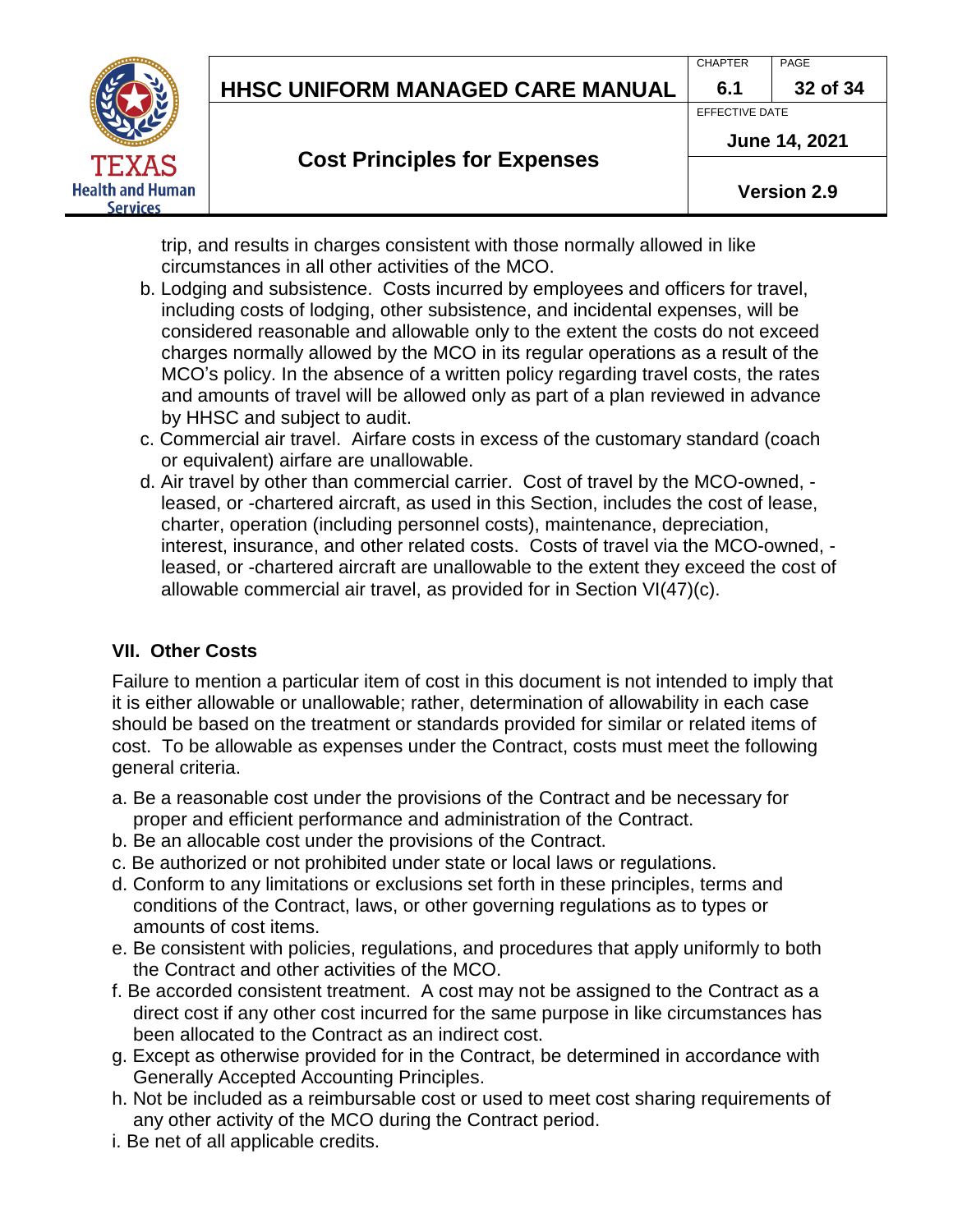

- j. Be adequately documented.
- k. Affiliate costs must meet the same allowability requirements as those for the MCO. Other than the exceptions described in Section I(D), Affiliate costs must represent a pass-through of actual costs incurred by the Affiliate, with no mark-up.

Any legal commitments to make any payments to other parties (or any actual payments made to other parties) do not overrule the requirements described in this Chapter.

### **VIII. Quality Improvement Costs**

This section identifies the costs that are eligible for treatment as a Quality Improvement Cost in compliance with Centers for Medicare and Medicaid (CMS) rules for managed care organizations.

Under the rules, Quality Improvement Costs (QI), which were previously accounted for as administrative expenses, can be treated as medical expense for purposes of calculating the MCO's Medical Loss Ratio (MLR).

In general the types of expenses that qualify as QI costs are activities that:

- Improve health quality and health outcomes
- Increase the likelihood of good health outcomes
- Are grounded in evidence-based medicine, widely accepted best clinical practices

Examples of the types of activities that may qualify as QI costs are:

- Effective case management
- Patient interaction education and counseling
- Quality reporting
- Discharge planning
- Health Information Technology to support these activities
- Wellness assessments

The above list is representative of the types of activities that qualify for QI treatment. It is not an exhaustive list and the relevant CMS regulations provide more detailed guidance.

There are certain activities that are specifically excluded from QI treatment:

- Activities to control or contain costs
- Maintaining a claims adjudication system
- Retrospective and concurrent utilization review
- Provider credentialing
- Marketing
- Any activity that does not improve health quality